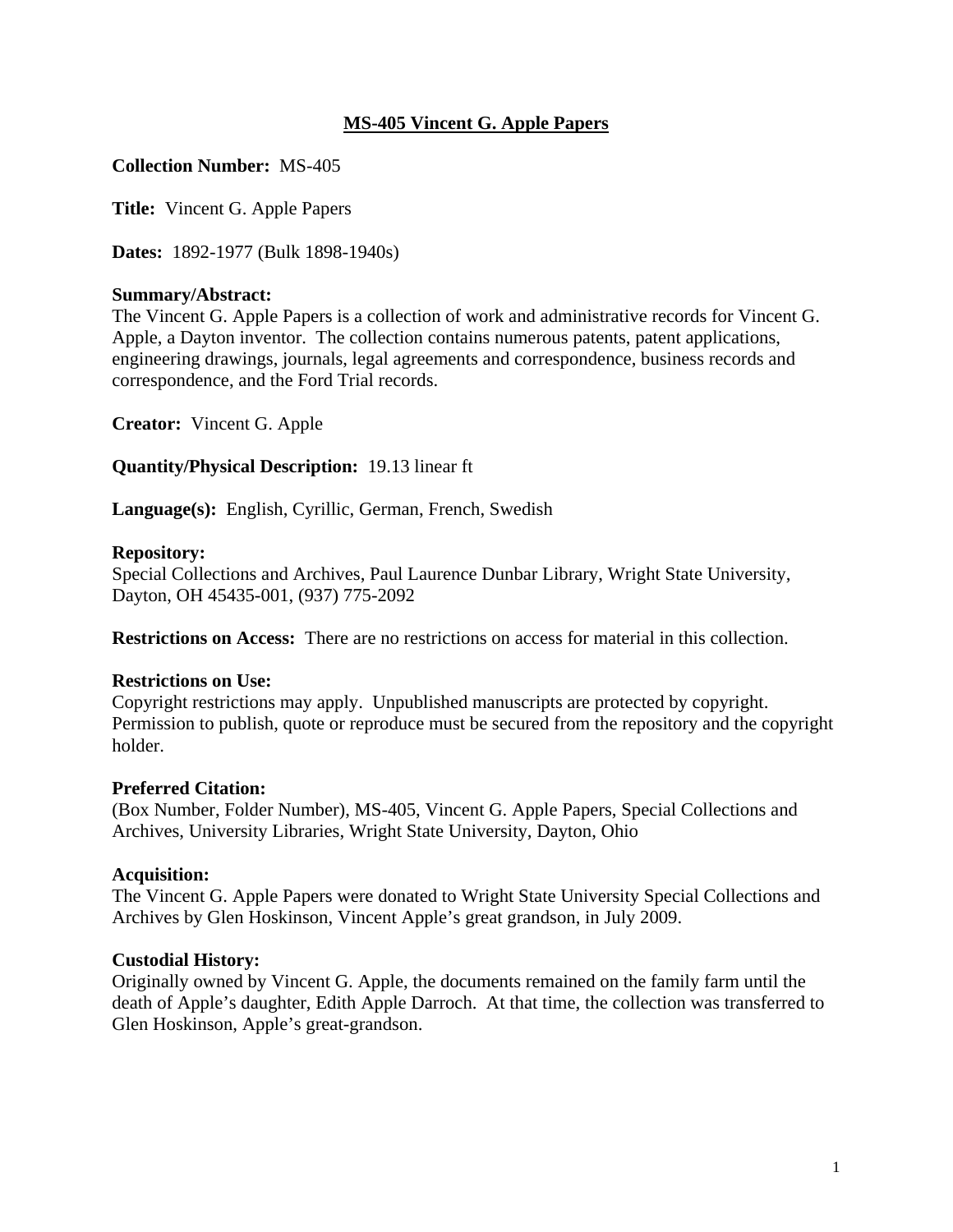## **Other Finding Aid:**

Glen Hoskinson, the great-grandson of Apple, compiled an Excel spreadsheet listing 238 patents granted to Vincent G. Apple (or his assigns) between 1917 and 1941, in which 156 were granted between 1917 and Mr. Apple's death in 1932. A paper copy of the spreadsheet is available through Wright State University Special Collections and Archives.

**Processed by:** Christopher Bills and Melissa Dalton, Winter 2010

## **Arrangement:**

The Vincent G. Apple Papers are arranged into 6 series and subseries:

Series I: Personal Papers

| Series II:<br><b>Corporate Records</b>              |
|-----------------------------------------------------|
| Subseries IIA: Business Records                     |
| Subseries IIB: Agreements and Contracts             |
| Subseries IIC: Lab Notes/Diaries                    |
| Subseries IID: Product Guides, Samples and Journals |
| <b>Subseries IIE: Engineering Projects</b>          |
| Series III: Corporate Correspondence                |
| Series IV: Legal Correspondence                     |
| Subseries IVA: General Correspondence               |
| Subseries IVB: Interference Records                 |
| Subseries IVC: Ford Trial                           |
| Series V: Photographs                               |
| Series VI: Patents                                  |
| Subseries VIA: Patent Groups                        |
| <b>Subseries VIB: Other Patents</b>                 |
| Subseries VIC: Patent Article and Method Files      |

- Subseries VID: Patent Improvements and Lists
- Subseries VIE: Patent File Wrappers and Issued Patents
- Subseries VIF: Patents Filed

### **Biographical/Historical Note:**

Vincent G. Apple was Dayton's most prolific inventor and rivaled Thomas Edison's accomplishments. Apple was born on January 26, 1874 in Miamisburg, Ohio. At the young age of 18, Apple founded his first company, Franklin Electric Company, which would become the Dayton Electric and Manufacturing Company. Apple continued his business ventures and founded two other companies, the Apple Electric Company and Apple Laboratories, both of which were based in Dayton, Ohio.

In 1902, Apple introduced what is thought to be the first electric self-starter for an automobile. In 1903, he built a magneto ignition system which was used by the Wright Brothers in the "Wright Flyer." He was a pioneer in automobile electric lighting systems, introducing his tungsten bulbs in 1907. He served as chairman of the SAE, Society of Automotive Engineers, Dayton Section, from 1923-1924.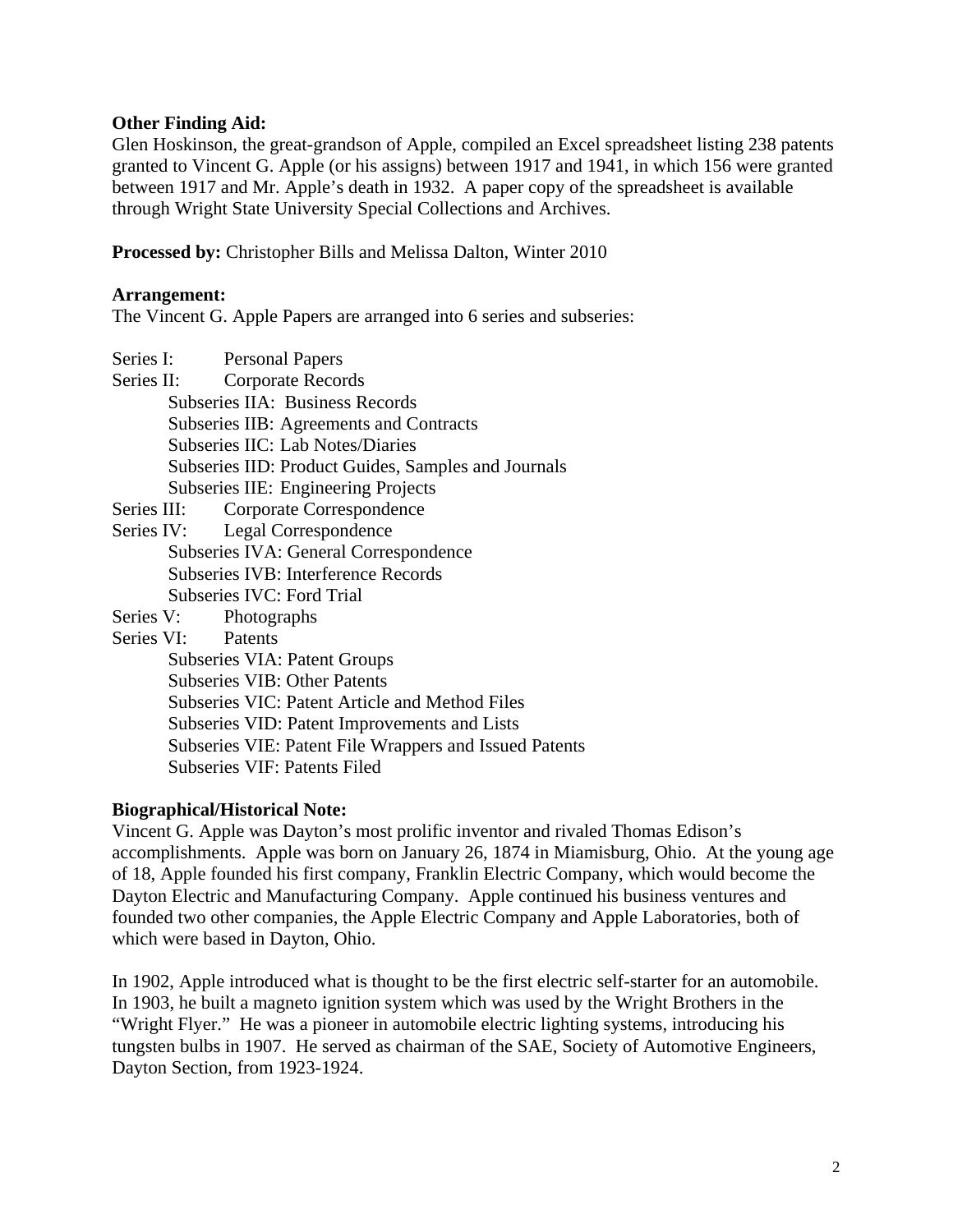Apple died in 1932 at the most productive period of his life, with more than 350 patents issued in his name. He had another 130 patents pending at the Patent Office and was working on 265 other inventions. This would leave a total of 745 possible patents at the age of 58. It is believed that if he would have patented all his inventions, Apple would have had some 1500 patents to his name. (taken from "Patents and Trademarks at the Libraries")

### **Scope and Content:**

The Vincent G. Apple Papers document the work of a great inventor and entrepreneur of Dayton. Through these papers, researchers may learn about the various inventions and innovations Apple made during his lifetime and their lasting impression on the automotive field.

Series I, Personal Papers, contain personal correspondence between Apple and various family members and friends. This series also contains mortgages and financial records, along with the deed to the Pinnacle Farm, Apple's home in Miamisburg. The researcher will also find miscellaneous memorabilia of Apple's including a Free Mason Yearbook, a World's Fair book, Apple's diploma from Miami Commercial College and a magazine highlighting his work.

Series II, Corporate Records, is separated into five subseries. Subseries IIA, Business Records, contains mostly corporate records for the Dayton Electrical and Manufacturing Company, Apple Electric Company and Apple Laboratories. Subseries IIB, Agreements and Contracts, contains agreements with other corporations for use of patents. Subseries IIC, Lab Notes/Diaries, consists of lab notes which Apple called "diaries," for testing and manufacturing inventions. Subseries IID, Product Guides, Samples and Journals, contains guides of the products that utilize these patents. Subseries IIE, Engineering Projects, consists of notes and blueprints of research for inventions.

Series III, Corporate Correspondence, contains correspondence regarding the use of patents and inventions, along with receipts, statements and other general communication. This series is arranged both chronologically and alphabetically in accordance with the original order of the papers. From 1892 through 1920, the correspondence is arranged chronologically. From 1920 on, it is arranged alphabetically.

Series IV, Legal Correspondence, is separated into three subseries. Subseries IVA, General Correspondence, contains correspondence to and from patent lawyers. Subseries IVB, Interference Records, contains documentation of litigation regarding patent infractions. Subseries IVC, Ford Trial, includes transcripts of the trial and correspondence to and from lawyers and the Ford Motor Company.

Series V, Photographs, contains mostly photographs and cyanotypes of his inventions and factory workers. Most are unidentified in terms of date and subject.

Series VI, Patents, is separated into six subseries. Subseries VIA, Patent Groups, contains groupings of related patents. Subseries VIB, Other Patents, includes patents not held by Apple, but used for research or infringement cases. Subseries VIC, Patent Article and Method Files, contains a grouping system devised by the laboratory. Subseries VID, Patent Improvements and Lists, contains proposed improvements for patents and an inventory of issued and filed patents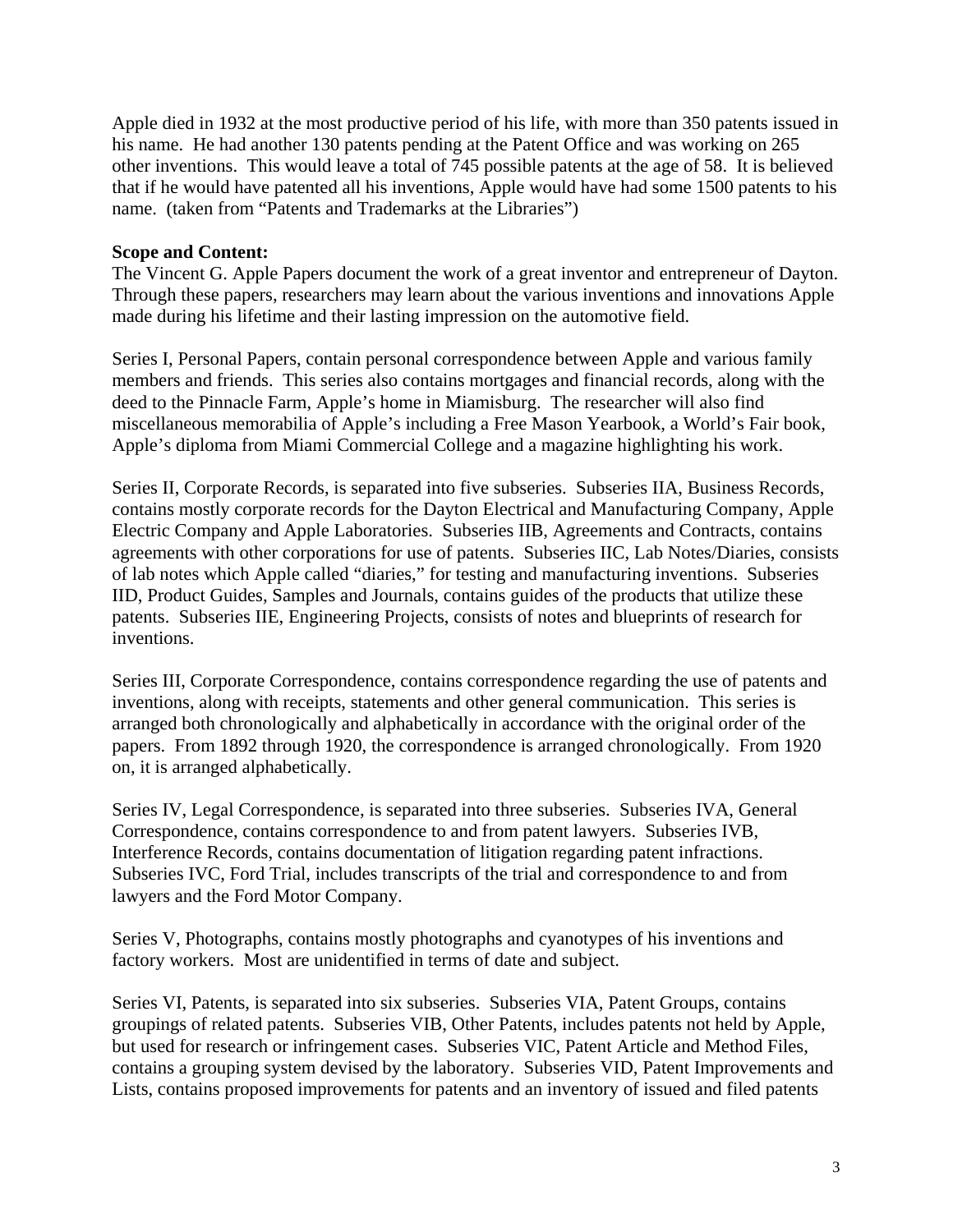for Apple. Subseries VIE, Patent File Wrappers and Issued Patents, contains the complete patent application and if available, issued patent certificate. The patent wrapper term is "Patent No" and the issued patent term is "Issued Patent No." Subseries VIF, Patents Filed, includes patent applications that were filed, but do not have a corresponding patent number assigned to the invention.

#### **Subject Terms:**

**Persons/Families**  Apple, Vincent G. (1874-1932)

#### **Organizations/Corporate Names**

 Dayton Electrical and Manufacturing Company Apple Electric Company Apple Laboratories

### **Places**

Dayton (Ohio)

#### **Subjects (General)**

Patents Automobiles

**Material Types** 

Correspondence Photographs

#### **Collection Inventory:**

**Series I Personal Papers** 

| <b>Box</b> | File           | Description                                    | Date                  |
|------------|----------------|------------------------------------------------|-----------------------|
| 1          | 1              | <b>Warranty Deeds</b>                          | 1900, 1911            |
|            | $\overline{2}$ | <b>Waiver of Priority</b>                      | 1900                  |
|            | 3              | Payment Booklet, Receipts, Mortgages           | 1899-1903, 1908, 1916 |
|            | $\overline{4}$ | Records pertaining to farming at Pinnacle Farm | 1921                  |
|            | 5              | Lease Agreements for Apple-Pinnacle Farm       | 1923, 1928-1932       |
|            | 6              | Apple Farm Plat Records, Real Estate Contracts | 1922, 1948-1951       |
|            | 7              | Apple Farm Plat Records, Real Estate Contracts | 1952                  |
|            | 8              | Apple Farm Plat Records, Real Estate Contracts | 1953-1955             |
|            | 9              | Apple Farm Plat Records, Real Estate Contracts | 1952-1955             |
|            | 10             | Tax Records for Estate of Vincent G. Apple     | 1933, 1935, 1936      |
|            | 11             | Tax Records for Bessie Apple                   | 1932-1943             |
|            | 12             | Tax Records for Gourley & Edith A. Darroch     | 1935-1943             |
|            | 13             | Estate Assignment after Apple's Death (1 of 6) | 1927-1932             |
|            |                |                                                |                       |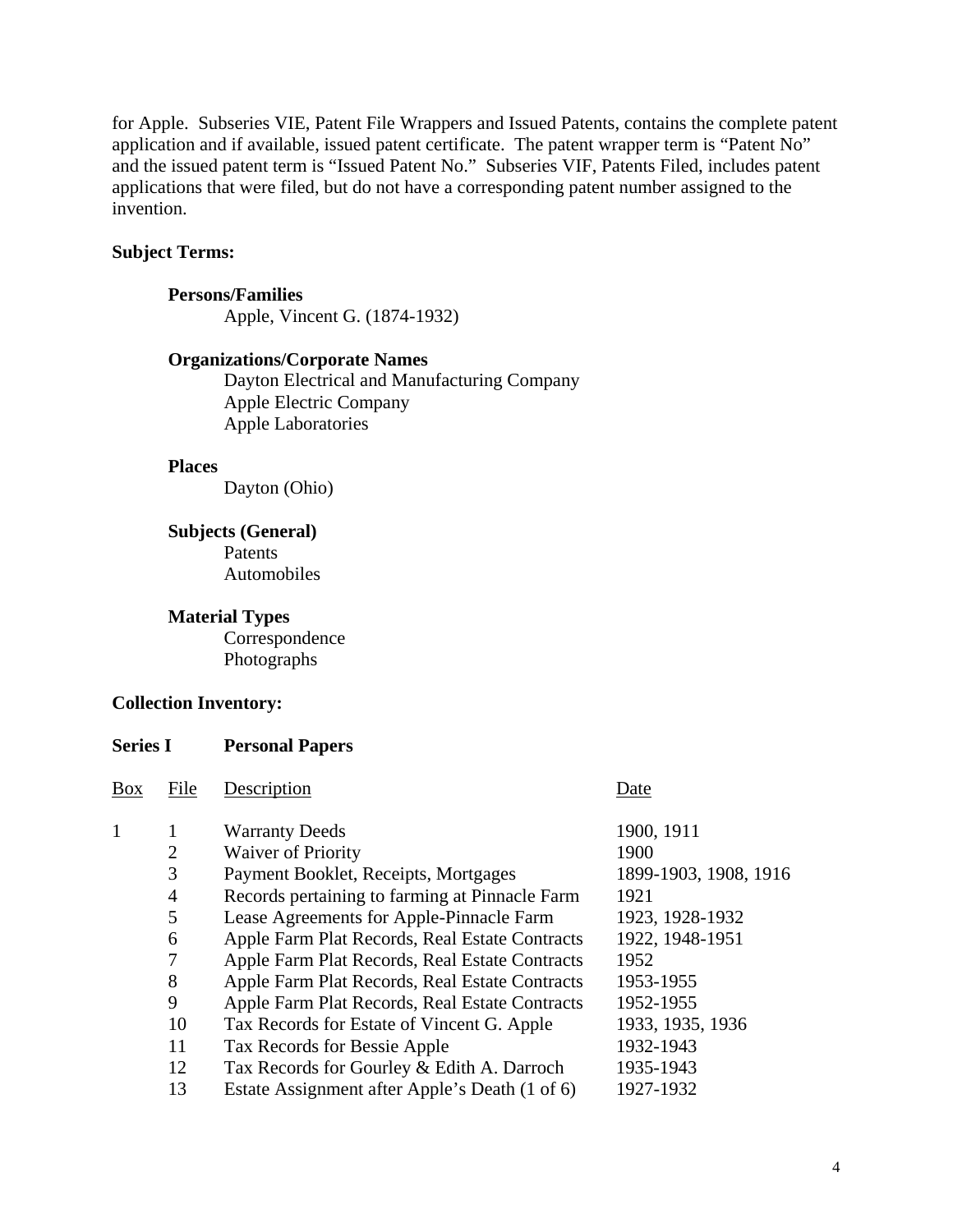| <b>Box</b>       | File                                   | Description                                                                                                                                                                                                                                                                                                                       | Date                                                                                     |
|------------------|----------------------------------------|-----------------------------------------------------------------------------------------------------------------------------------------------------------------------------------------------------------------------------------------------------------------------------------------------------------------------------------|------------------------------------------------------------------------------------------|
| $\mathbf{1}$     | 14<br>15<br>16<br>17<br>18<br>19<br>20 | Estate Assignment after Apple's Death (2 of 6)<br>Estate Assignment after Apple's Death (3 of 6)<br>Estate Assignment after Apple's Death (4 of 6)<br>Estate Assignment after Apple's Death (5 of 6)<br>Estate Assignment after Apple's Death (6 of 6)<br>Membership form for Old Timer's Club<br>Memorabilia (see OS 64, File 1) | 1933<br>1934-1935<br>1937<br>1938-1942<br>1933-1942, undated<br>1921<br>1904, 1907, 1977 |
| <b>Series II</b> |                                        | <b>Corporate Records</b>                                                                                                                                                                                                                                                                                                          |                                                                                          |
|                  |                                        | <b>Subseries IIA Business Records</b>                                                                                                                                                                                                                                                                                             |                                                                                          |
| $\frac{Box}{}$   | <b>File</b>                            | Description                                                                                                                                                                                                                                                                                                                       | <b>Date</b>                                                                              |
| 1                | 21<br>22                               | <b>History of Company</b><br>Apple Electrical Manufacturing Company<br><b>Corporate Records</b>                                                                                                                                                                                                                                   | 1895-1934, undated<br>1909-1933                                                          |
|                  | 23                                     | Booklet of Part Numbers for Apple Laboratories                                                                                                                                                                                                                                                                                    | undated                                                                                  |
|                  | 24                                     | Tax Records for Vincent G. Apple Laboratories                                                                                                                                                                                                                                                                                     | 1932-1941, undated                                                                       |
|                  | 25                                     | <b>Witness of Disclosure Records</b>                                                                                                                                                                                                                                                                                              | 1928                                                                                     |
|                  | 26                                     | <b>Witness of Disclosure Records</b>                                                                                                                                                                                                                                                                                              | 1929                                                                                     |
|                  | 27                                     | <b>Witness of Disclosure Records</b>                                                                                                                                                                                                                                                                                              | 1930-1931                                                                                |
|                  | 28                                     | Witness of Disclosure Records Signature List                                                                                                                                                                                                                                                                                      | 1928-1931                                                                                |
|                  | 29                                     | <b>Corporate Stocks and Bonds</b>                                                                                                                                                                                                                                                                                                 | 1899-1905, 1920-1924,<br>1932-1933, undated                                              |
|                  | 30                                     | Miscellaneous Corporate Records                                                                                                                                                                                                                                                                                                   | 1905-1908, undated                                                                       |
|                  | 31                                     | Miscellaneous Receipts and Statements                                                                                                                                                                                                                                                                                             | 1914-1915                                                                                |
|                  | 32                                     | <b>Manufacturing Orders</b>                                                                                                                                                                                                                                                                                                       | 1914-1915                                                                                |
|                  | 33                                     | Directors/Stockholder Records and Meeting<br>Minutes                                                                                                                                                                                                                                                                              | 1901-1915                                                                                |
|                  | 34                                     | Directors/Stockholder Records and Meeting<br>Minutes                                                                                                                                                                                                                                                                              | 1916-1921, undated                                                                       |
|                  | 35                                     | Sale of Property Records                                                                                                                                                                                                                                                                                                          | 1920                                                                                     |
|                  | 36                                     | Apple Electric Company Trial Balance                                                                                                                                                                                                                                                                                              | 1909-1911                                                                                |
|                  | 37                                     | <b>Trial Balances and Balance Sheets</b>                                                                                                                                                                                                                                                                                          | 1912                                                                                     |
|                  | 38                                     | <b>Trial Balances and Balance Sheets</b>                                                                                                                                                                                                                                                                                          | 1913                                                                                     |
|                  | 39                                     | Apple Electric Company General Reports and<br><b>Trial Balances</b>                                                                                                                                                                                                                                                               | 1914                                                                                     |
|                  | 40                                     | Apple Electric Company Year-End Inventory                                                                                                                                                                                                                                                                                         | 1914                                                                                     |
|                  | 41                                     | Franklin Electric Company Bank Ledger                                                                                                                                                                                                                                                                                             | 1896-1897                                                                                |
|                  | 42                                     | <b>Check Stubs</b>                                                                                                                                                                                                                                                                                                                | 1895-1897                                                                                |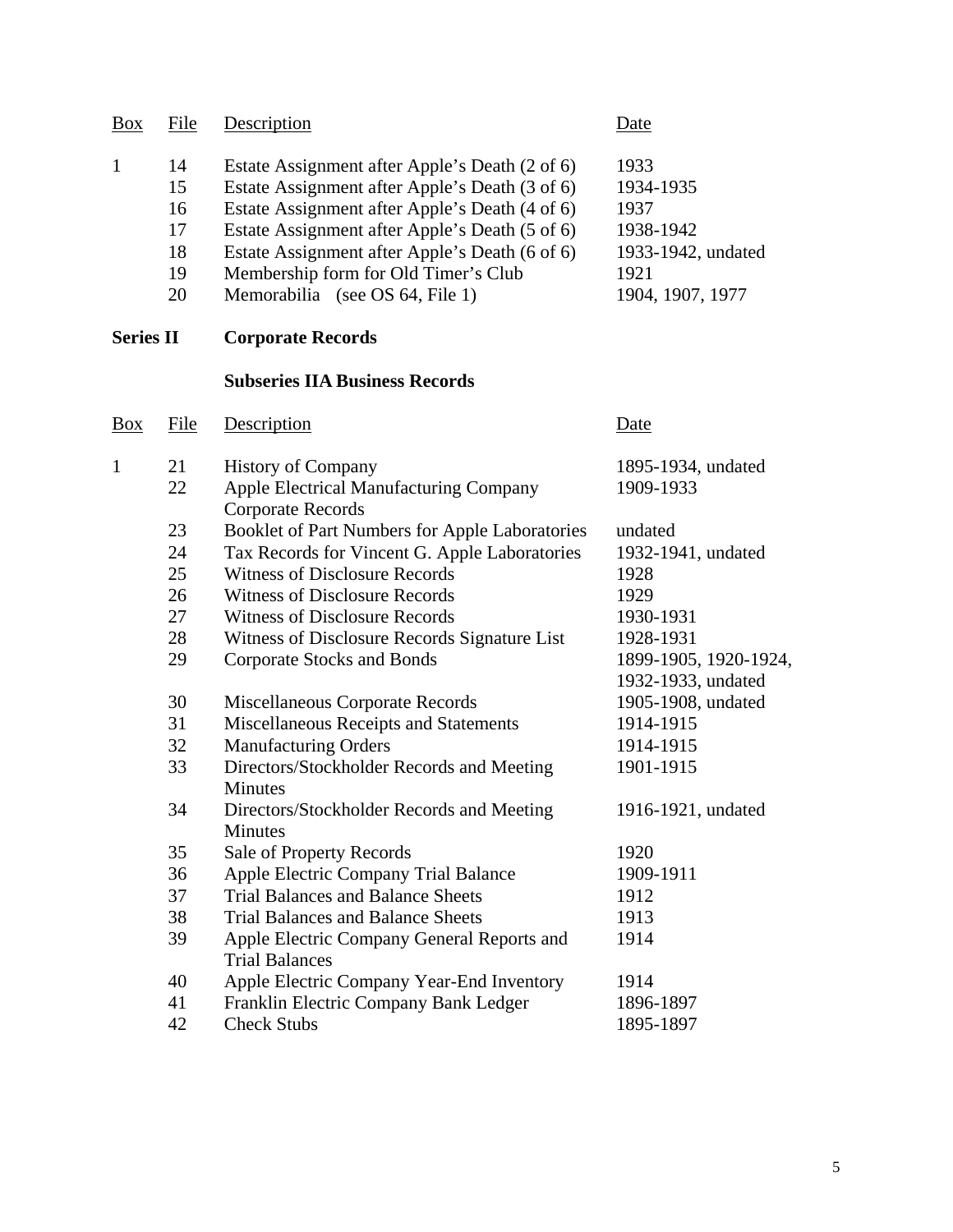# **Subseries IIB Agreements and Contracts**

| $\underline{Box}$ | File           | Description                     | Date    |
|-------------------|----------------|---------------------------------|---------|
| $\mathbf{1}$      | 43             | <b>Agreements and Contracts</b> | 1900    |
|                   | 44             | <b>Agreements and Contracts</b> | 1901    |
|                   | 45             | <b>Agreements and Contracts</b> | 1905    |
|                   | 46             | <b>Agreements and Contracts</b> | 1906    |
| $\overline{2}$    | $\mathbf{1}$   | <b>Agreements and Contracts</b> | 1907    |
|                   | $\overline{2}$ | <b>Agreements and Contracts</b> | 1908    |
|                   | 3              | <b>Agreements and Contracts</b> | 1912    |
|                   | $\overline{4}$ | <b>Agreements and Contracts</b> | 1914    |
|                   | 5              | <b>Agreements and Contracts</b> | 1915    |
|                   | 6              | <b>Agreements and Contracts</b> | 1916    |
|                   | 7              | <b>Agreements and Contracts</b> | 1917    |
|                   | 8              | <b>Agreements and Contracts</b> | 1918    |
|                   | 9              | <b>Agreements and Contracts</b> | 1919    |
|                   | 10             | <b>Agreements and Contracts</b> | 1920    |
|                   | 11             | <b>Agreements and Contracts</b> | 1921    |
|                   | 12             | <b>Agreements and Contracts</b> | 1924    |
|                   | 13             | <b>Agreements and Contracts</b> | 1926    |
|                   | 14             | <b>Agreements and Contracts</b> | 1927    |
|                   | 15             | <b>Agreements and Contracts</b> | 1928    |
|                   | 16             | <b>Agreements and Contracts</b> | 1929    |
|                   | 17             | <b>Agreements and Contracts</b> | 1930    |
|                   | 18             | <b>Agreements and Contracts</b> | 1931    |
|                   | 19             | <b>Agreements and Contracts</b> | 1932    |
|                   | 20             | <b>Agreements and Contracts</b> | 1933    |
|                   | 21             | <b>Agreements and Contracts</b> | 1935    |
|                   | 22             | <b>Agreements and Contracts</b> | 1936    |
|                   | 23             | <b>Agreements and Contracts</b> | 1937    |
|                   | 24             | <b>Agreements and Contracts</b> | 1938    |
|                   | 25             | <b>Agreements and Contracts</b> | 1939    |
|                   | 26             | <b>Agreements and Contracts</b> | 1940    |
|                   | 27             | <b>Agreements and Contracts</b> | 1942    |
|                   | 28             | Sample Forms                    | undated |

# **Subseries IIC Lab Notes/Diaries**

| Box | File | Description                      | Date               |
|-----|------|----------------------------------|--------------------|
|     | 29   | Vincent Apple Business Diary #1  | 1916-1920          |
|     | 30   | Vincent Apple Business Diary #2  | 1922-1924          |
|     | 31   | Airplane Devices #1              | 1921, 1927         |
|     | 32   | Auto Bodies, Tires and Frames #2 | 1914-1927, undated |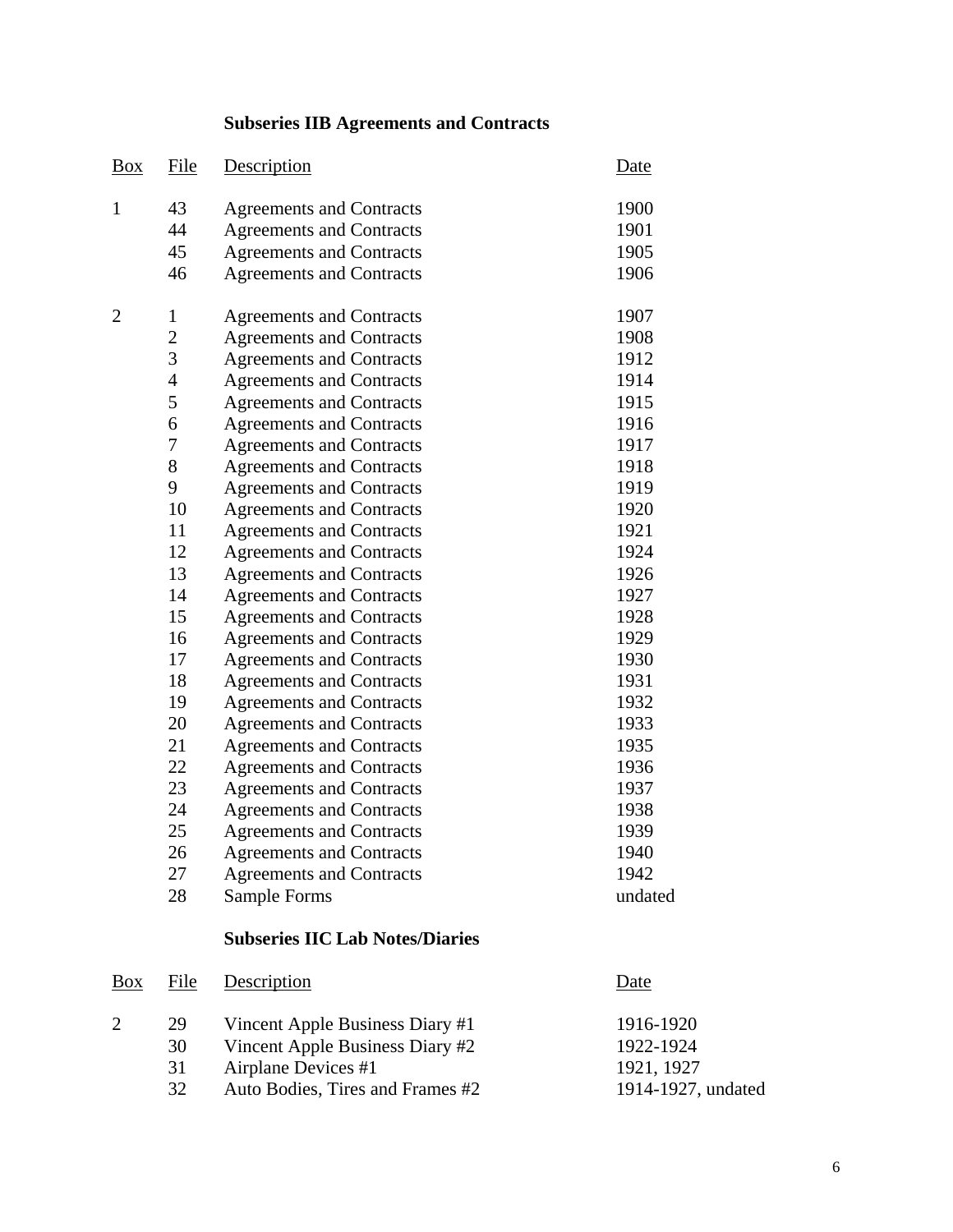| Box | File | Description                                                      | Date                             |
|-----|------|------------------------------------------------------------------|----------------------------------|
| 2   | 33   | Storage Batteries #5                                             | 1915-1916, 1925-1928,<br>undated |
|     | 34   | Brakes #6                                                        | 1926-1930                        |
|     | 35   | Brakes-Blueprints #6                                             | 1928-1930                        |
|     | 36   | Die Insulation #7                                                | 1917, 1926-1931                  |
|     | 37   | Heaters #8                                                       | 1915-1925                        |
|     | 38   | Improved Auto Electric Systems #9                                | 1915-1930                        |
|     | 39   | Lamination Dies and Molds #10                                    | 1919-1923, undated               |
|     | 40   | Liquid Fuel and AC#11                                            | 1927                             |
|     | 41   | Inventions Miscellaneous #13                                     | 1899-1929, undated               |
|     | 42   | Motor Applications #14                                           | 1915, 1920-1930, undated         |
|     | 43   | Motor Development #15                                            | 1915-1930, undated               |
|     | 44   | Oil Electric Automobile #16                                      | 1913-1930, undated               |
|     | 45   | Oil Electric Data #17                                            | 1915-1928                        |
|     | 46   | Plastic Die Molds #20                                            | 1915-1932                        |
|     | 47   | Power Stations #21 – Activated Sludge                            | 1915-1916, 1921-1928             |
|     | 48   | Radio Development #22                                            | 1919-1931, undated               |
|     | 49   | Refrigeration #23                                                | 1915-1931                        |
|     | 50   | Welding #24                                                      | 1920, undated                    |
|     | 51   | Photograph Motor                                                 | Jan 26, 1919 - [?] 1919          |
|     | 52   | Notes on Fractional Motor Design                                 | Nov 28, 1919                     |
|     | 53   | Notes on Radio Receiving Sets and Diesel<br><b>Engine Design</b> | Dec 1, 1919                      |
|     | 54   | Notes on Starting and Lighting Units                             | Dec 18, 1919                     |
|     | 55   | <b>Windings for Small Motors</b>                                 | 1922, 1924                       |
|     | 56   | <b>Gear Calculations</b>                                         | Nov 1, 1916                      |
|     | 57   | Calculations for Armature Pin Binding Machine -<br>Unit 5        | Mar 1, 1917                      |
|     | 58   | Notes on Unit $2\frac{1}{2}$                                     | Mar 10, 1917, undated            |
|     | 59   | <b>Calculations for Armature Slot Spacing</b>                    | 1916, 1924, 1928                 |
|     | 60   | Fleming Notes No. 1 and No. 23                                   | Dec 1916 – July 1917             |
|     | 61   | Notes regarding General Motors Search                            | 1929                             |

# **Subseries IID Product Guides, Samples and Journals**

| Box           | File          | Description             | )ate    |
|---------------|---------------|-------------------------|---------|
| $\mathcal{R}$ |               | <b>Business Journal</b> | 1903    |
|               | 2             | <b>Business Journal</b> | 1924    |
|               | $\mathcal{R}$ | <b>Product Guides</b>   | undated |
|               |               | <b>Product Guides</b>   | undated |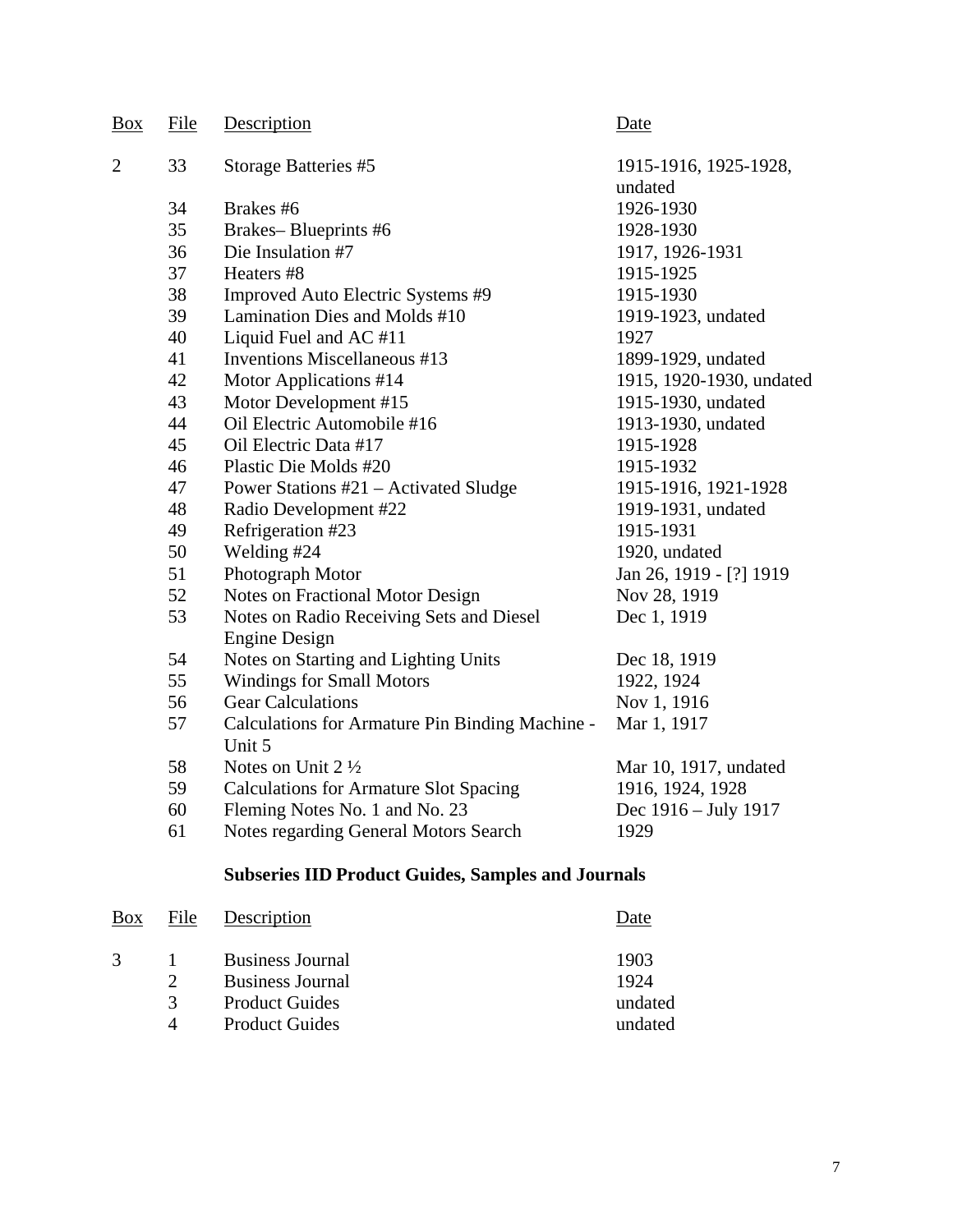| Box            | File           | Description                                         | Date               |
|----------------|----------------|-----------------------------------------------------|--------------------|
| 3              | 5              | <b>Product Guides</b>                               | undated            |
|                | 6              | <b>Product Guides</b>                               | undated            |
| $\overline{4}$ | $\mathbf{1}$   | <b>Product Guides</b>                               | undated            |
|                | $\overline{2}$ | <b>Product Guides</b>                               | undated            |
|                | $\overline{3}$ | <b>Product Guides</b>                               | undated            |
|                | $\overline{4}$ | <b>Product Guides</b>                               | undated            |
|                | 5              | <b>Product Guides</b>                               | undated            |
|                | 6              | <b>Product Guides</b>                               | undated            |
|                | 7              | <b>Product Guides</b>                               | undated            |
|                | 8              | <b>Product Guides</b>                               | undated            |
|                | 9              | <b>Product Guides</b>                               | undated            |
|                | 10             | <b>Product Guides</b>                               | undated            |
|                | 11             | <b>Product Guides</b>                               | undated            |
|                | 12             | Copies of Magazines Articles and Books relating     | 1899-1903, undated |
|                |                | to Products                                         |                    |
|                | 13             | <b>Product Samples</b>                              | undated            |
|                |                | <b>Subseries IIE Engineering Projects</b>           |                    |
| Box            | File           | Description                                         | Date               |
| $\overline{4}$ | 14             | Mold for Inv - File 294                             | 1928               |
|                | 15             | AC Electric Pump without stuffing boxes<br>File 296 | 1927               |
|                | 16             | Ignition Distribution Motor Coil - File 297         | 1915               |
|                | 17             | Combined Vinsulated motor and fans - File 298       | 1927               |
|                | 18             | Windshield wiper with Vinsulated Motor<br>File 299  | 1927               |
|                | 19             | Vinsulated Motor in Hair Clipper Handle<br>File 300 | 1927               |
|                | $\Omega$       | Dormanant Magnot Eight, Coring Dar Winding          | 1020, 1020         |

- 20 Permanent Magnet Field, Series Bar Winding 1928-1930 File 303 21 Vinsulated Motor with Methods for reversing 1928, 1930 File 309<br>22 Method Method of Making Commutator for Drawn 1926 Bar Lugs – File 312 23 Insulated Air Jacketed Motor – File 315 1928 24 Ventilated vinsulated motor with bearing head, air space jacket, and handle supports in one 1928 casting – File 316
- 25 Ventilated vinsulated compressor with half of 1928 Impeller casting – File 317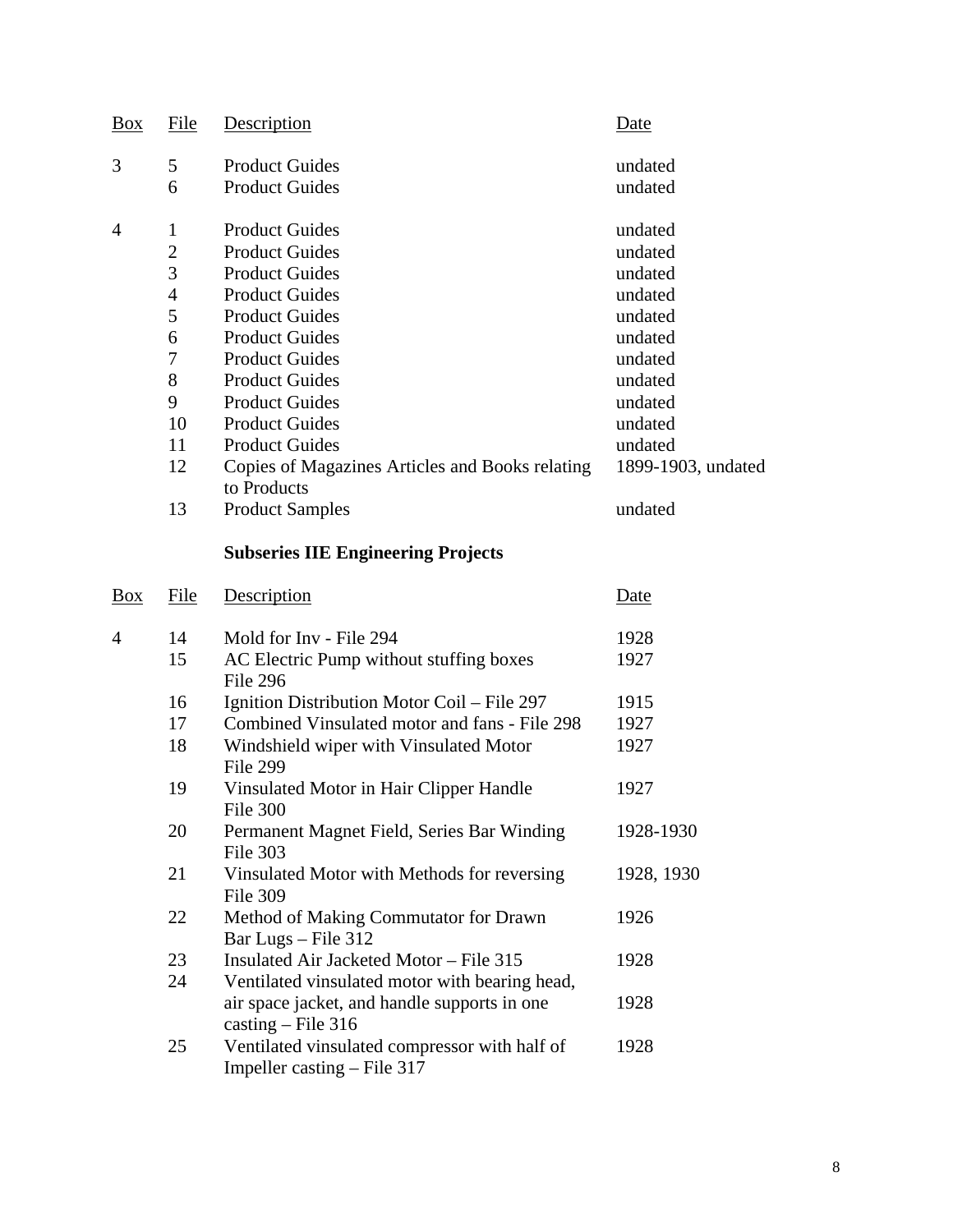| Box            | File         | Description                                                                                               | Date             |
|----------------|--------------|-----------------------------------------------------------------------------------------------------------|------------------|
| $\overline{4}$ | 26           | Method of Making Condenser of armature or<br>field laminae and other types of condenser motor<br>File 320 | 1917, 1928       |
|                | 27           | Method of Ventilating vinsulated motors - File 375 1928-1929                                              |                  |
|                | 28           | Process of treating enameled wires – File 376                                                             | 1927-1929        |
|                | 29           | Switch for Brush B Motor – File 377                                                                       | 1928             |
|                | 30           | Sewing Machine Motor for Singer – File 378                                                                | 1923, 1927, 1929 |
|                | 31           | Laminated pole piece for compound machine,<br>Bar wound series - File 381                                 | 1928             |
|                | 32           | Motor with reduction and drive for small<br>Washing machine $lid$ – File 382                              | 1928             |
|                | 33           | Molded refrigerator cabinet - File 383                                                                    | 1925             |
|                | 34           | AC Phonographic Motor - File 385                                                                          | 1917, 1928       |
|                | 35           | Vinsulated Motor on Vacuum Cleaner - File 387                                                             | 1926             |
|                | 36           | Single unit with high gear starting system<br>File 388                                                    | 1915             |
|                | 37           | Rear Automotive Signal System - File 389                                                                  | 1927             |
|                | 38           | Lubrication for various purposes - File 399                                                               | 1926             |
|                | 39           | One dollar list vinsulated motors – File 400                                                              | 1927             |
|                | 40           | Vacuum Tube headlight – File 401                                                                          | 1927             |
|                | 41           | Single Unit Starting, Lighting and Ignition using<br>2 LGS spring clutches - File 406                     | 1928             |
|                | 42           | AC Winding in Field – File 408                                                                            | 1916             |
|                | 43           | <b>Regulation System for Automotive Dynamos</b><br>File 420                                               | 1927             |
|                | 44           | Automatic Winding Machine for inserting loops<br><b>File 421</b>                                          | 1927             |
|                | 45           | Redesign of Ford Front Engine Starter - File 456                                                          | 1917             |
|                | 46           | Sylphon Compressor and Condenser – File 457                                                               | 1927             |
|                | 47           | Electric Motor Operated Valve - File 459                                                                  | 1926-1928        |
|                | 48           | Starting Motor with molded armature screw on<br>shaft – File $460$                                        | 1928, 1931       |
|                | 49           | $2\frac{1}{2}$ inch B Motor Toy RY. Truck – File 461                                                      | 1928             |
|                | 50           | $2\frac{1}{2}$ B $\frac{3}{4}$ inch Motor for cord – File 462                                             | 1928             |
|                | 51           | Starting Motor embodying binocular drive<br>File 465                                                      | 1931             |
|                | 52           | Direct motor driver for Brunner Vertical Company<br>File 467                                              | 1928             |
|                | 53           | Induction motor wheel for auto drive - File 483                                                           | 1928             |
|                | 54           | Engine muffler and boiler – File 489                                                                      | 1928             |
|                | 55           | Vinsulated ignition system - File 492                                                                     | 1928             |
| 5              | $\mathbf{1}$ | Single Unit field construction for front end of<br>Engine – File 493                                      | 1928             |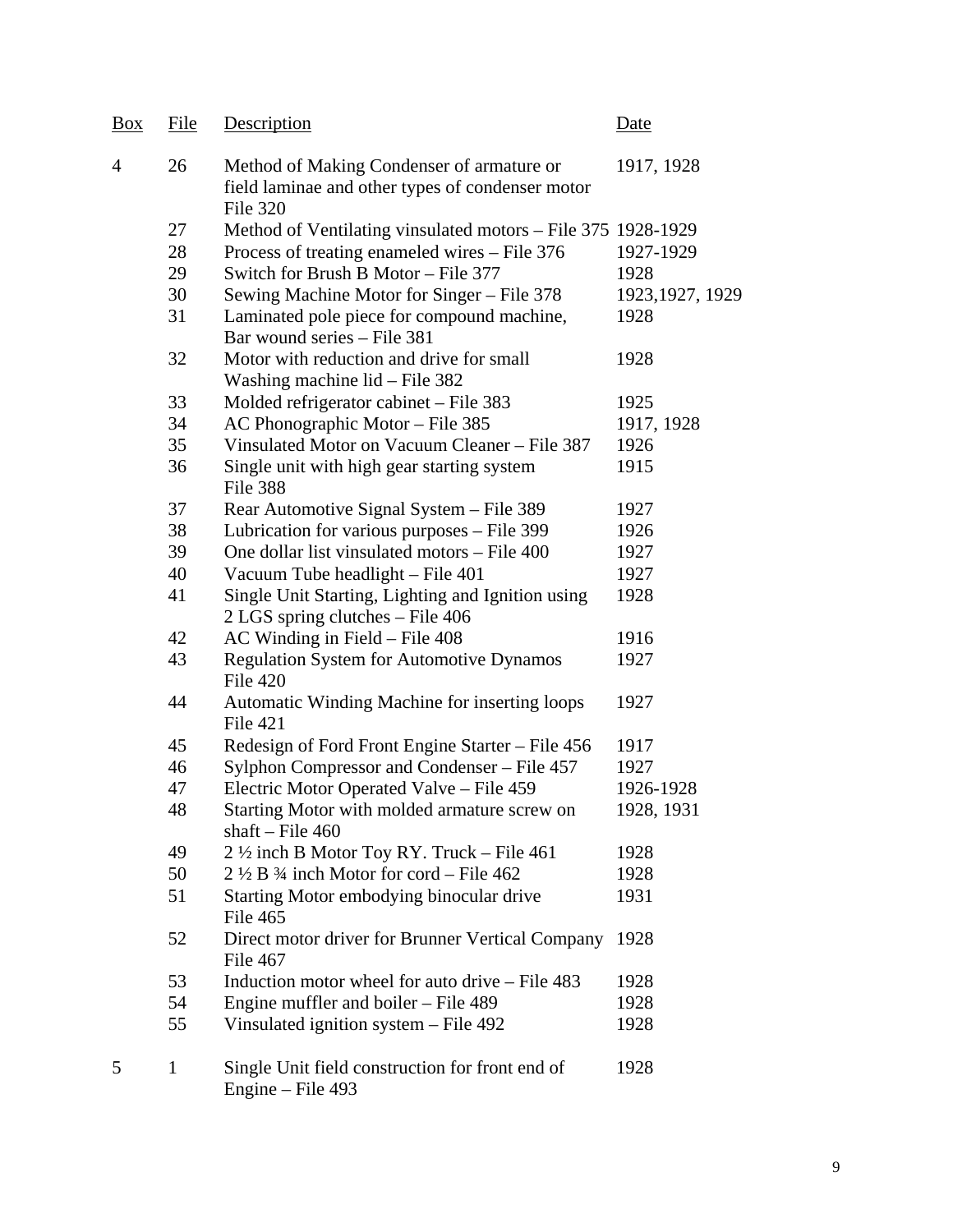| <b>Box</b> | File           | Description                                                                                 | Date       |
|------------|----------------|---------------------------------------------------------------------------------------------|------------|
| 5          | $\overline{2}$ | Combined Dynamo and Radial Engine - File 494                                                | 1928       |
|            | 3              | Voltage Regulators made as lid to Dynamo -<br>File 495                                      | 1928       |
|            | 4              | Molded in Mercury Tube Switch Bulb - File 496                                               | 1927       |
|            | 5              | Mold for Stator Heads - File 497                                                            | 1926-1928  |
|            | 6              | Power Charging generator combined voltage<br>regulation $-$ File 500                        | 1927       |
|            | 7              | Magneto revolving "V" Permanent Magnet -<br>File 504                                        | 1929       |
|            | 8              | Automobile Headlight - File 511                                                             | 1927       |
|            | 9              | Laminated Steering column for electrical controls - 1915<br><b>File 512</b>                 |            |
|            | 10             | Condenser – File 514                                                                        | 1926       |
|            | 11             | Electric Radiator - File 516                                                                | 1922       |
|            | 12             | Carbon Disc Rheostat – File 518                                                             | 1927       |
|            | 13             | Turbine construction – File 527                                                             | 1927       |
|            | 14             | Turbo Generator - File 531                                                                  | 1927       |
|            | 15             | Sewing Machine motor – File 538                                                             | 1926, 1929 |
|            | 16             | Process and Machine for cutting and forming set                                             | 1929       |
|            | 17             | of loops, winding and then bending leads - File 544                                         | 1929-1930  |
|            | 18             | Method of ventilating vinsulated motor – File 549<br>Vinsulated typewriter motor - File 556 | 1927       |
|            | 19             | Pumping System - File 557                                                                   | 1919       |
|            | 20             | Vinsulated motor for lawn mower – File 5631927                                              |            |
|            | 21             | Fly catcher with vinsulated AC motor and                                                    | 1922       |
|            |                | Reduction to 1 RPM - File 565                                                               |            |
|            | 22             | Vinsulated Motor operated switch – File 567                                                 | 1927       |
|            | 23             | Vinsulated motor and drink mixer – File 568                                                 | 1927       |
|            | 24             | Vinsulated motor and meat grinder – File 572                                                | 1927       |
|            | 25             | Vinsulated motor and orange juice extractor -<br>File 576                                   | 1929       |
|            | 26             | Motor driven fruit press and grinder $-$ File 578                                           | 1923, 1928 |
|            | 27             | Motor driven mill for Howe cereal Grinding -<br>File 579                                    | 1923       |
|            | 28             | Motor driven coffee mill - File 580                                                         | 1923       |
|            | 29             | Motor driven tube and jar filling machine -<br><b>File 581</b>                              | 1923       |
|            | 30             | Vinsulated Motor and fan for ventilation – File 591                                         | 1928-1930  |
|            | 31             | Motor and Gothan Knitbac machine – File 594                                                 | 1928       |
|            | 32             | Motor for cash register - File 596                                                          | 1928       |
|            | 33             | Motor and furnace draft blower - File 598                                                   | 1927       |
|            | 34             | Motor with hollow shaft vibrator for massage -<br>File 604                                  | 1922       |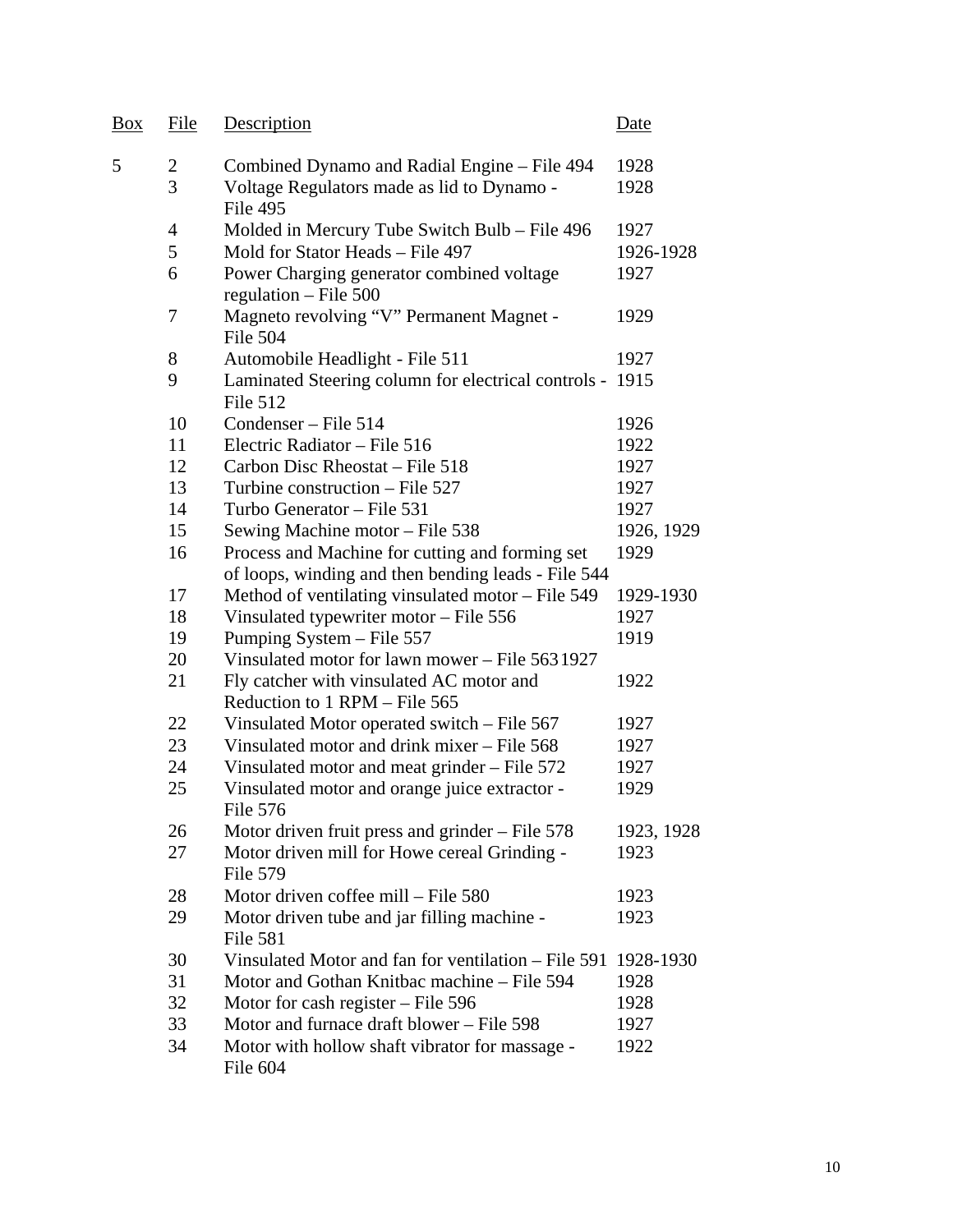| Box | File | Description                                                                           | Date      |
|-----|------|---------------------------------------------------------------------------------------|-----------|
| 5   | 35   | Di-insulated motor with die cast aluminum arms for 1920<br>insulation fans - File 607 |           |
|     | 36   | Spark plug - File 619                                                                 | 1927      |
|     | 37   | Ignition system $-621$                                                                | 1927      |
|     | 38   | Process of counting electric sheets for continuous<br>pump press operator - File 623  | 1916-1917 |
|     | 39   | Vinsulated motor and hoist - File 624                                                 | 1929      |
|     | 40   | Combined armature commutator without shaft –<br>File 629                              | 1921      |
|     | 41   | Vinsulated electro magnet – File 636                                                  | 1927-1928 |
|     | 42   | $Mold - File 637$                                                                     | 1927-1929 |
|     | 43   | Processing for contracting coils – File 639                                           | 1929      |
|     | 44   | Insulated deep well pump – File 640                                                   | 1931      |
|     | 45   | Method of molding coil and diaphragm – File 645                                       | 1932      |
|     | 46   | Waste rubberized fabric disintegrator $-$ File 647                                    | 1932      |
|     | 47   | Rubber molding powder – File 648                                                      | 1932      |
|     | 48   | Dynamo built on automotive wheels - File 650                                          | 1929      |
|     | 49   | Remote Control starting motor – File 652                                              | 1929      |
|     | 50   | Spinner and ring gear for airplane propellers -<br>File 654                           | 1929      |
|     | 51   | Combined Commutator – File 655                                                        | 1929      |
|     | 52   | Engines for airplanes $-$ File 657                                                    | 1929      |
|     | 53   | Electric controlled clutch - File 664                                                 | 1929      |
|     | 54   | Automotive Ignition switch – File 674                                                 | 1929      |
|     | 55   | Closed winding $loop$ – File 675                                                      | 1929      |
|     | 56   | Double bar mound armature - File 676                                                  | 1929      |
|     | 57   | Photograph motor mounting plate $-$ File 677                                          | 1929      |
|     | 58   | Motor massage device - File 680                                                       | 1929      |
|     | 59   | Method of ventilating insulated motors – File 681                                     | 1929      |
|     | 60   | Pump reduction gear with automatic control -<br>File 682                              | 1929      |
|     | 61   | Motor projects $-$ File 684                                                           | 1929      |
|     | 62   | Motor food mixer - File 686                                                           | 1929      |
|     | 63   | Brake drum – File 733                                                                 | 1930      |
|     | 64   | Chrome plated brake shoes – File 734                                                  | 1930      |
|     | 65   | Refrigerative power braking system – File 735                                         | 1930      |
|     | 66   | Induction brake for trucks and busses – File 736                                      | 1930      |
|     | 67   | Booster brake control – File 738                                                      | 1932      |
|     | 68   | Pump motor reductor - File 811                                                        | 1925-1927 |
|     | 69   | AC Fan 2 Pole - File 815                                                              | 1928-1930 |
|     | 70   | AC motor operating $fan$ – File 817                                                   | 1930      |
|     | 71   | Magnetic controlled brush lifter - File 818                                           | 1930      |
|     | 72   | Insulated motor for rotary polisher – File 819                                        | 1930      |
|     | 73   | Method of weighing pedestals or bases – File 828                                      | 1929      |
|     |      |                                                                                       |           |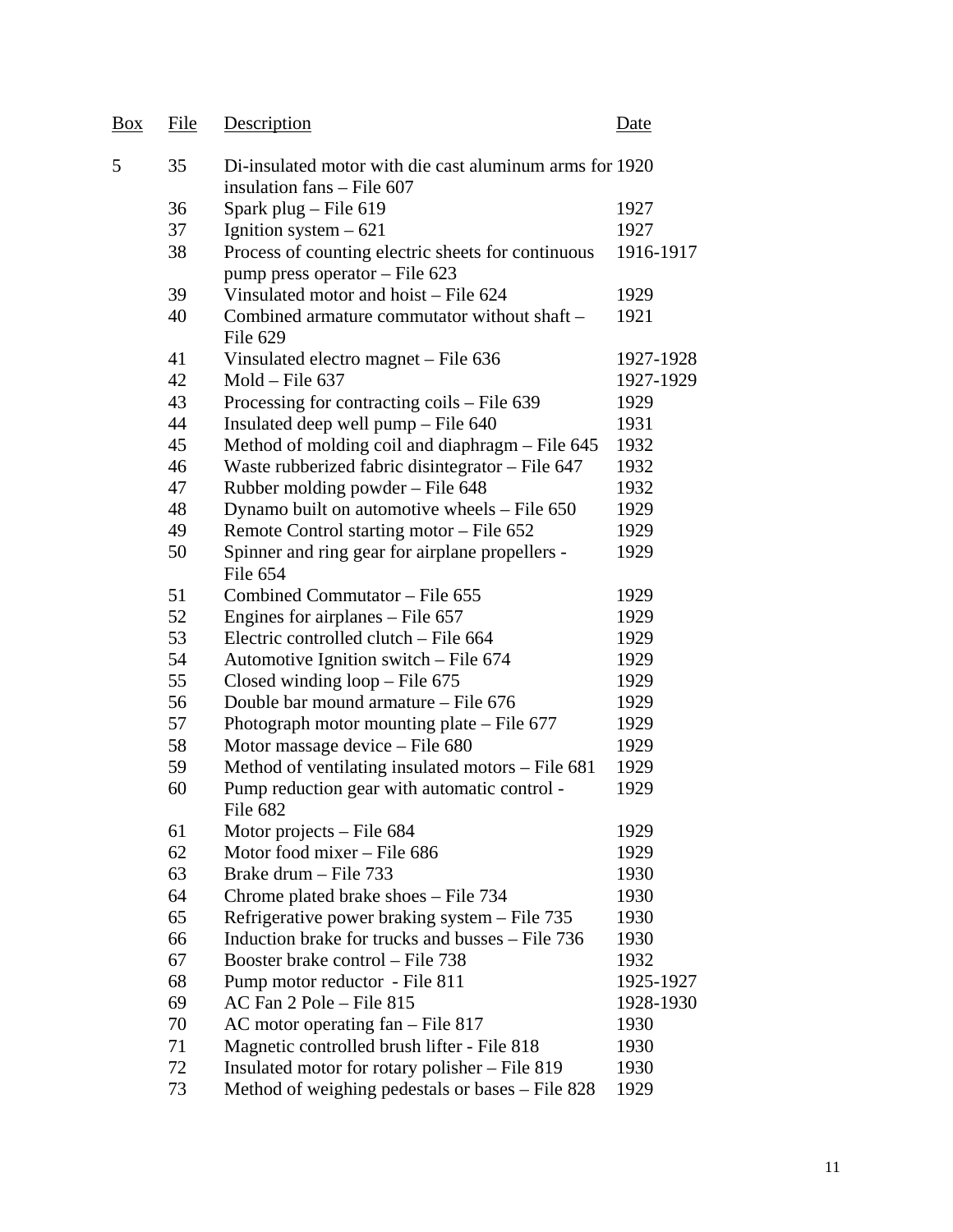| <b>Box</b>        | File           | Description                                                                    | Date        |
|-------------------|----------------|--------------------------------------------------------------------------------|-------------|
| 5                 | 74             | Insulating body containing glass – File 831                                    | 1930        |
|                   | 75             | Combined motor and rotary compressor – File 832                                | 1930        |
|                   | 76             | Weatherproof coil with insulated screw terminal -<br>File 838                  | 1928-1929   |
|                   | 77             | Combined gear pump and motor – File 839                                        | 1930        |
|                   | 78             | Combined multiple cylinder pump - File 842                                     | 1930        |
|                   | 79             | Air cooled condenser - File 845                                                | 1930        |
|                   | 80             | Motor drive for overhead door opener – File 854                                | 1931        |
|                   | 81             | Toy Airplane – File 856                                                        | 1931        |
|                   | 82             | Motor compressor - File 858                                                    | 1931        |
|                   | 83             | Liquid petrif. development - File 868                                          | 1931        |
|                   | 84             | Hair dryer development - File 869                                              | 1931        |
|                   | 85             | Home cooling and heating system $-$ File 870                                   | 1926        |
|                   | 86             | Process of molding enameled wire coil - File 874                               | 1931        |
|                   | 87             | Coil motor - File 877                                                          | 1926        |
|                   | 88             | Electrolux motor – File 881                                                    | 1931        |
|                   | 89             | Method for making insulation encased starter with<br>glass lining $-$ File 882 | 1932        |
|                   | 90             | Tools for making insulation encase starter with<br>glass lining $-$ File 883   | 1932        |
|                   | 91             | Bearing structure – File 889                                                   | 1931        |
|                   | 92             | Constant mesh starter - File 891                                               | 1930-1931   |
|                   | 93             | Molding MCL – File 892                                                         | 1931        |
|                   | 94             | Ediphone motor development – File 893                                          | 1931        |
|                   | 95             | $\frac{1}{4}$ H.P. Motor - File 894                                            | 1931        |
|                   | 96             | High cycle field and rotor for Buckeye Portable<br>Tool Co. - File 900         | 1932        |
|                   | 97             | Typewriting motor – File 907                                                   | 1932        |
| <b>Series III</b> |                | <b>Corporate Correspondence</b>                                                |             |
| Box               | File           | Description                                                                    | <u>Date</u> |
| 6                 | $\mathbf{1}$   | Corporate Correspondence                                                       | 1892        |
|                   | $\overline{c}$ | Corporate Correspondence                                                       | 1893        |
|                   | 3              | Corporate Correspondence                                                       | 1894        |
|                   | $\overline{4}$ | Corporate Correspondence                                                       | 1895        |
|                   | 5              | Corporate Correspondence                                                       | 1896        |
|                   | 6              | Corporate Correspondence                                                       | 1897        |
|                   | 7              | Corporate Correspondence                                                       | 1897        |
|                   | 8              | Corporate Correspondence                                                       | 1897        |
|                   | 9              | Corporate Correspondence                                                       | 1898        |
|                   | 10             | Corporate Correspondence                                                       | 1898        |
|                   | 11             | Corporate Correspondence                                                       | 1898        |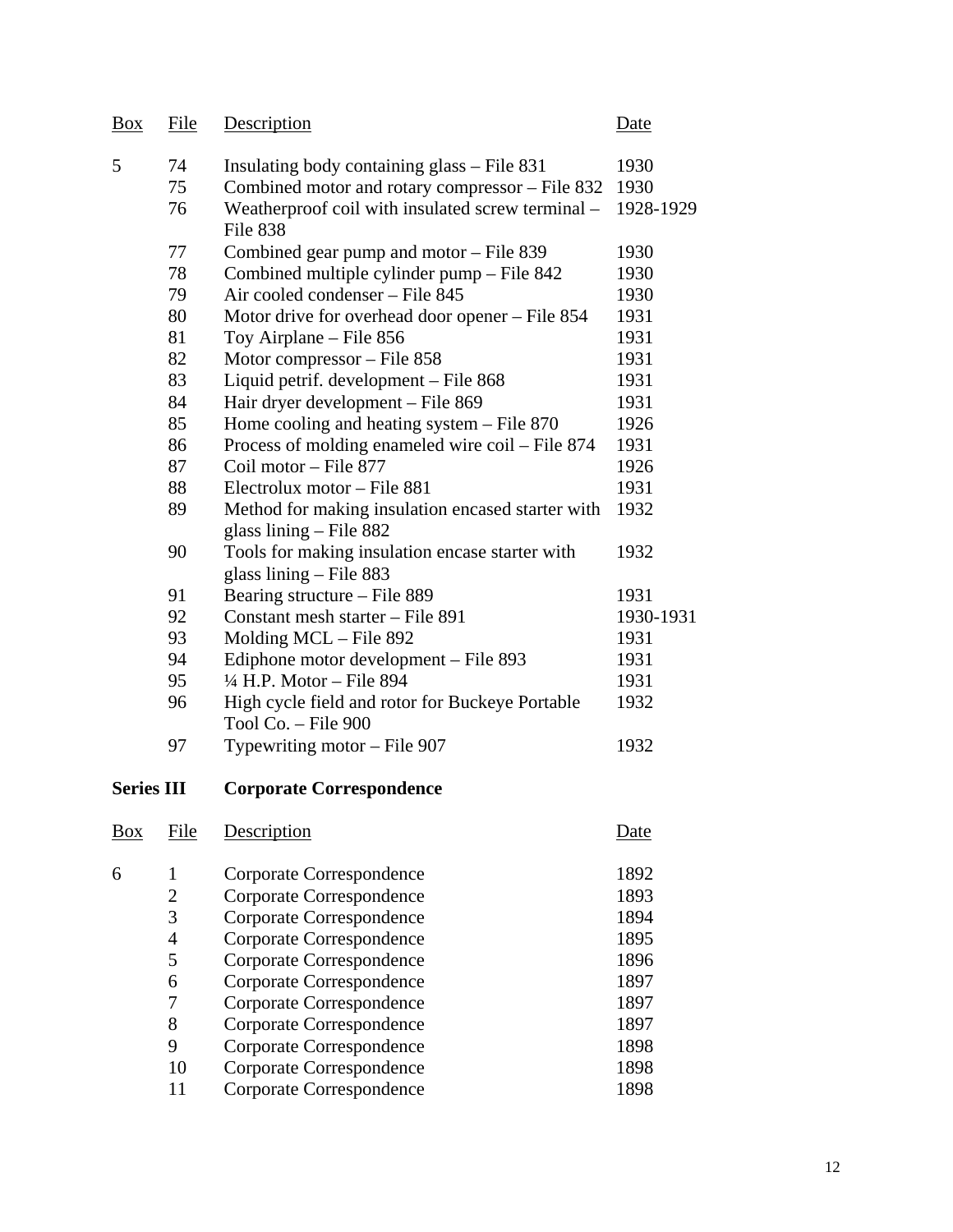| <u>Box</u> | File             | Description                     | Date |
|------------|------------------|---------------------------------|------|
| 6          | 12               | Corporate Correspondence        | 1898 |
|            | 13               | Corporate Correspondence        | 1898 |
|            | 14               | Corporate Correspondence        | 1898 |
|            | 15               | Corporate Correspondence        | 1898 |
|            | 16               | Corporate Correspondence        | 1898 |
|            | 17               | Corporate Correspondence        | 1898 |
|            | 18               | Corporate Correspondence        | 1898 |
|            | 19               | Corporate Correspondence        | 1898 |
|            | 20               | Corporate Correspondence        | 1898 |
|            | 21               | Corporate Correspondence        | 1898 |
|            | 22               | Corporate Correspondence        | 1899 |
|            | 23               | Corporate Correspondence        | 1899 |
|            | 24               | <b>Corporate Correspondence</b> | 1899 |
|            | 25               | Corporate Correspondence        | 1900 |
|            | 26               | Corporate Correspondence        | 1901 |
|            | 27               | Corporate Correspondence        | 1901 |
|            | 28               | Corporate Correspondence        | 1902 |
|            | 29               | Corporate Correspondence        | 1902 |
|            | 30               | Corporate Correspondence        | 1902 |
|            | 31               | Corporate Correspondence        | 1902 |
|            | 32               | Corporate Correspondence        | 1902 |
|            | 33               | Corporate Correspondence        | 1903 |
|            | 34               | Corporate Correspondence        | 1903 |
|            | 35               | Corporate Correspondence        | 1904 |
|            | 36               | Corporate Correspondence        | 1905 |
|            | 37               | Corporate Correspondence        | 1905 |
|            | 38               | Corporate Correspondence        | 1905 |
|            | 39               | Corporate Correspondence        | 1905 |
|            | 40               | Corporate Correspondence        | 1905 |
|            | 41               | Corporate Correspondence        | 1906 |
|            | 42               | Corporate Correspondence        | 1906 |
| 7          | $\mathbf{1}$     | Corporate Correspondence        | 1906 |
|            | $\overline{c}$   | Corporate Correspondence        | 1906 |
|            | $\overline{3}$   | Corporate Correspondence        | 1906 |
|            | $\overline{4}$   | Corporate Correspondence        | 1906 |
|            | 5                | Corporate Correspondence        | 1906 |
|            | 6                | Corporate Correspondence        | 1906 |
|            | $\boldsymbol{7}$ | Corporate Correspondence        | 1907 |
|            | 8                | Corporate Correspondence        | 1907 |
|            | 9                | Corporate Correspondence        | 1907 |
|            | 10               | Corporate Correspondence        | 1907 |
|            | 11               | Corporate Correspondence        | 1907 |
|            | 12               | Corporate Correspondence        | 1907 |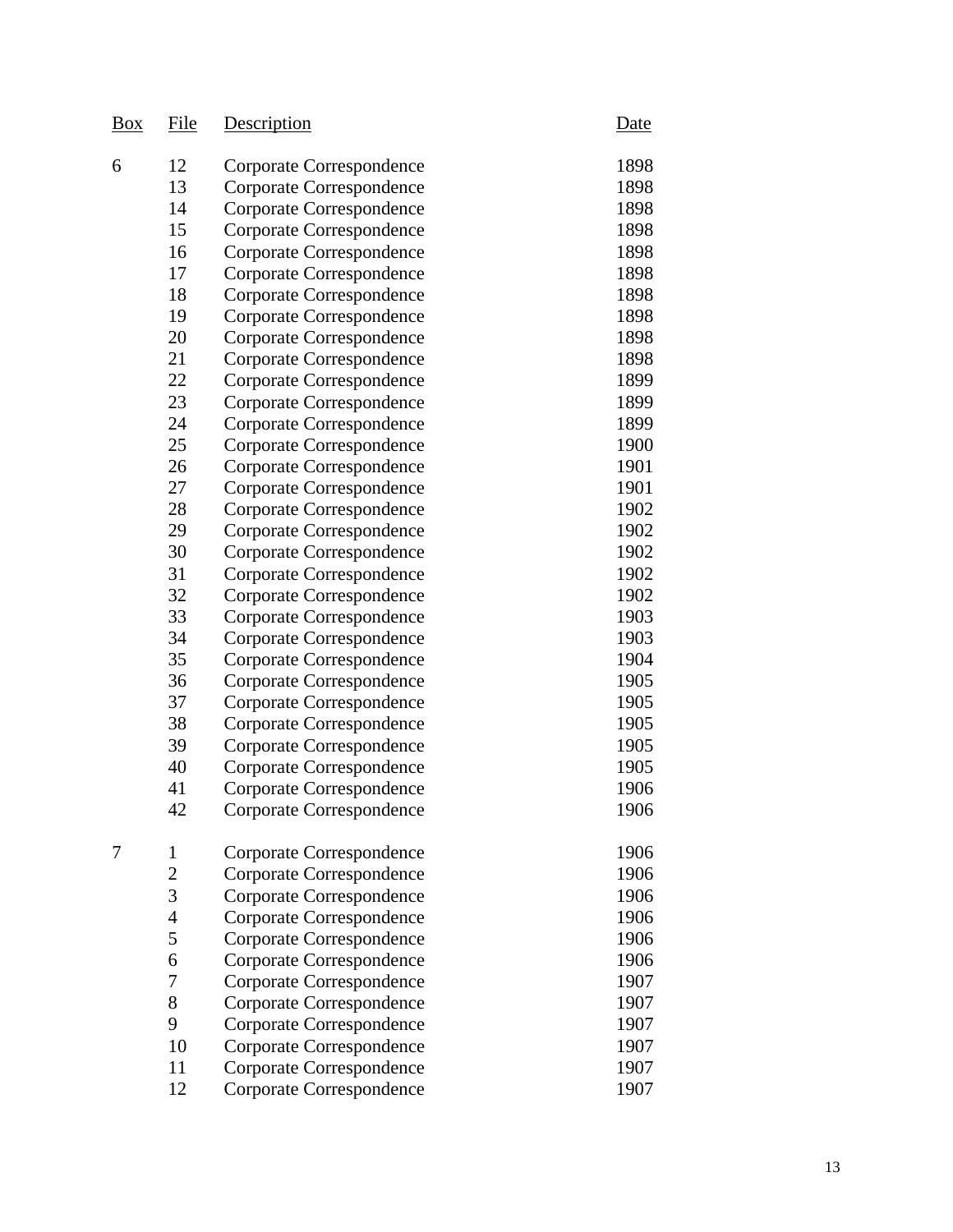| Box | <u>File</u>    | Description                     | Date               |
|-----|----------------|---------------------------------|--------------------|
| 7   | 13             | Corporate Correspondence        | 1907               |
|     | 14             | Corporate Correspondence        | 1908               |
|     | 15             | Corporate Correspondence        | 1909               |
|     | 16             | Corporate Correspondence        | 1910               |
|     | 17             | Corporate Correspondence        | 1911               |
|     | 18             | Corporate Correspondence        | 1912               |
|     | 19             | <b>Corporate Correspondence</b> | 1913               |
|     | 20             | Corporate Correspondence        | 1914-1915          |
|     | 21             | <b>Corporate Correspondence</b> | 1914-1915          |
|     | 22             | Corporate Correspondence        | 1914-1915          |
|     | 23             | Corporate Correspondence        | 1914-1915          |
|     | 24             | <b>Corporate Correspondence</b> | 1914-1915          |
|     | 25             | <b>Corporate Correspondence</b> | 1914-1915          |
|     | 26             | Corporate Correspondence        | 1914-1915          |
|     | 27             | Corporate Correspondence        | 1914-1915          |
|     | 28             | Corporate Correspondence        | 1914-1915          |
|     | 29             | Corporate Correspondence        | 1914-1915          |
|     | 30             | Corporate Correspondence        | 1914-1915          |
|     | 31             | Corporate Correspondence        | 1912-1916          |
|     | 32             | Corporate Correspondence        | 1913-1916          |
|     | 33             | Corporate Correspondence        | 1913-1916          |
|     | 34             | <b>Corporate Correspondence</b> | 1912-1913          |
|     | 35             | Corporate Correspondence        | 1913-1916          |
|     | 36             | Corporate Correspondence        | 1913-1914          |
|     | 37             | Corporate Correspondence        | 1903-1914          |
|     | 38             | Corporate Correspondence        | 1903-1914          |
|     | 39             | <b>Corporate Correspondence</b> | 1895-1902          |
|     | 40             | Corporate Correspondence        | 1933               |
|     | 41             | Corporate Correspondence        | 1933-1934          |
|     | 42             | Corporate Correspondence        | 1934-1942          |
| 8   | $\mathbf{1}$   | <b>Edward Apple</b>             | 1929               |
|     | $\overline{c}$ | <b>Edward Apple</b>             | 1930               |
|     | 3              | <b>Edward Apple</b>             | 1931               |
|     | 4              | $B$ "                           | 1932-1940, undated |
|     | 5              | <b>Bendix Products Division</b> | 1943-1946          |
|     | 6              | Birch Equipment and Machine Co. | 1929-1944          |
|     | 7              | C                               | 1933-1943          |
|     | 8              | $\mathbf{``D''}$                | 1933-1941          |
|     | 9              | D. A. Strauss                   | 1936-1942          |
|     | 10             | E                               | 1929-1939          |
|     | 11             | Electric Auto Lite Co.          | 1932-1939          |
|     | 12             | Electric Auto Lite Co.          | 1939-1943          |
|     | 13             | Excel Auto Radiator Co.         | 1934-1946          |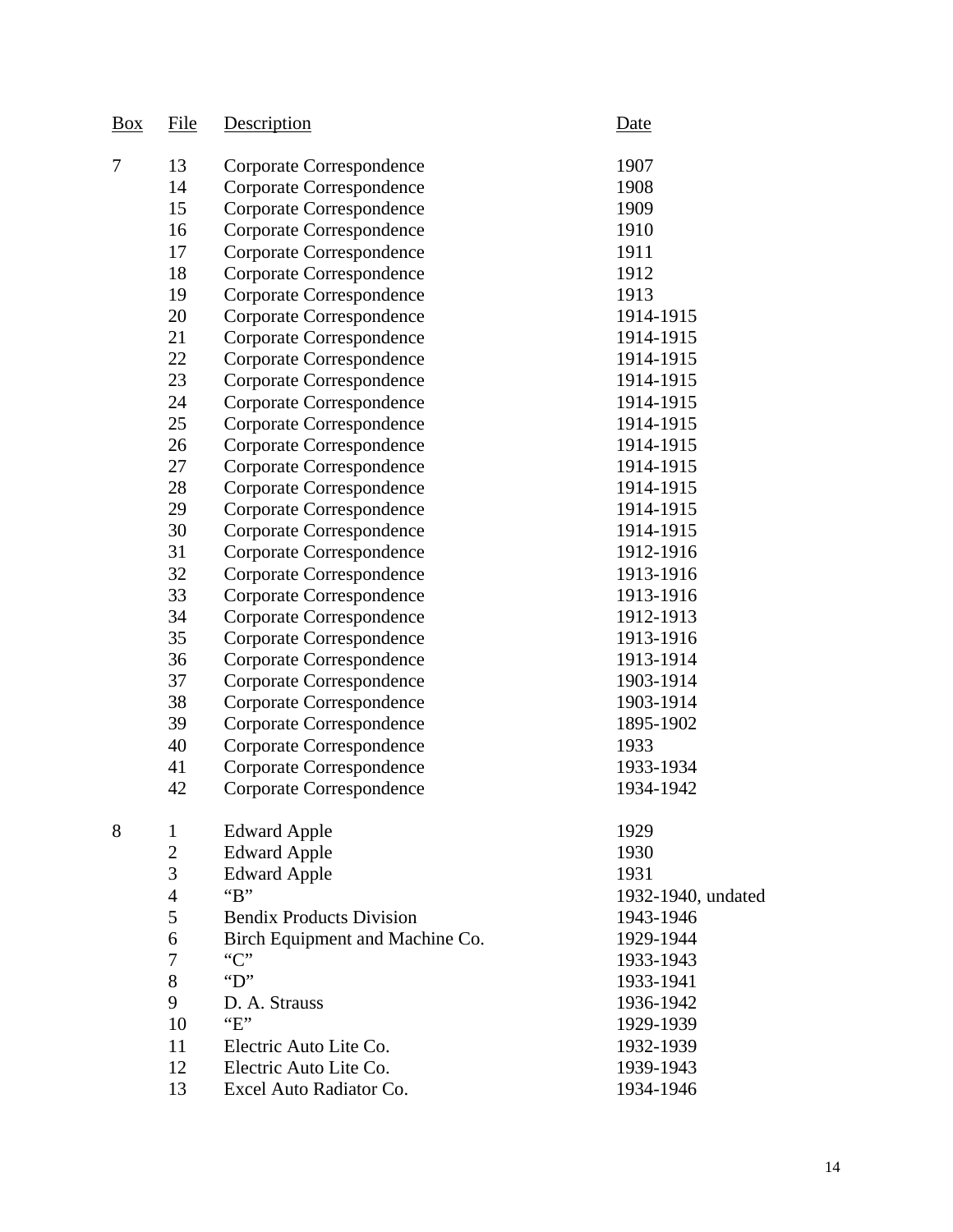| Box | File           | Description                                   | Date      |
|-----|----------------|-----------------------------------------------|-----------|
| 8   | 14             | <b>Nevins Focht</b>                           | 1931-1938 |
|     | 15             | General Industries Co.                        | 1929-1935 |
|     | 16             | <b>General Motors</b>                         | 1925-1929 |
|     | 17             | <b>General Motors</b>                         | 1931-1941 |
|     | 18             | H                                             | 1936-1941 |
|     | 19             | Haight, Goldstein and Hobbs                   | 1937-1938 |
|     | 20             | Homer Commutator Co.                          | 1930-1936 |
|     | 21             | Homer Commutator Co.                          | 1937-1939 |
|     | 22             | Homer Commutator Co.                          | 1940-1943 |
|     | 23             | Hoover Co.                                    | 1937-1942 |
|     | 24             | $~^{G}$                                       | 1930-1937 |
|     | 25             | "K"                                           | 1928-1936 |
|     | 26             | J. A. Kendell                                 | 1932-1933 |
|     | 27             | " $M$ "                                       | 1927-1942 |
|     | 28             | M. A. Marrietta                               | 1940-1944 |
|     | 29             | Midwest Molding and Manufacturing Co.         | 1935-1936 |
|     | 30             | National Steel Production Co.                 | 1929-1933 |
|     | 31             | "O"                                           | 1934-1940 |
|     | 32             | Ohio Association for Welfare of Mentally Sick | 1926-1927 |
|     | 33             | Ohio Association for Welfare of Mentally Sick | 1928-1931 |
|     | 34             | <b>Owen-Dyneto Corporation</b>                | 1931-1939 |
|     | 35             | "P"                                           | 1934-1942 |
|     | 36             | John. O. Prescott                             | 1933-1941 |
|     | 37             | "Q"                                           | 1933-1939 |
|     | 38             | R                                             | 1915-1916 |
|     | 39             | " $R$ "                                       | 1932-1942 |
|     | 40             | L. T. Rainey                                  | 1932-1933 |
|     | 41             | C. F. Raven                                   | 1932-1934 |
|     | 42             | A. G. Remond Co.                              | 1930-1935 |
|     | 43             | A. G. Remond Co.                              | 1934-1940 |
|     | 44             | A. G. Remond Co.                              | 1941-1943 |
|     | 45             | Reliance Electric and Engineering Co.         | 1937-1938 |
|     | 46             | ``S"                                          | 1933-1935 |
|     | 47             | ``S"                                          | 1932-1934 |
|     | 48             | R. L. Smith                                   | 1940-1944 |
|     | 49             | <b>Social Security Division</b>               | 1937-1940 |
|     | 50             | <b>Social Security Division</b>               | 1941-1945 |
|     | 51             | Sparks-Withington Co.                         | 1926-1937 |
| 9   | $\mathbf{1}$   | Stewart-Warren Co.                            | 1929-1939 |
|     | $\overline{2}$ | $\lq\lq$                                      | 1935-1943 |
|     | 3              | Toledo Commutator Co.                         | 1927-1930 |
|     | $\overline{4}$ | <b>Third National</b>                         | 1939-1941 |
|     | 5              | <b>Third National</b>                         | 1939-1942 |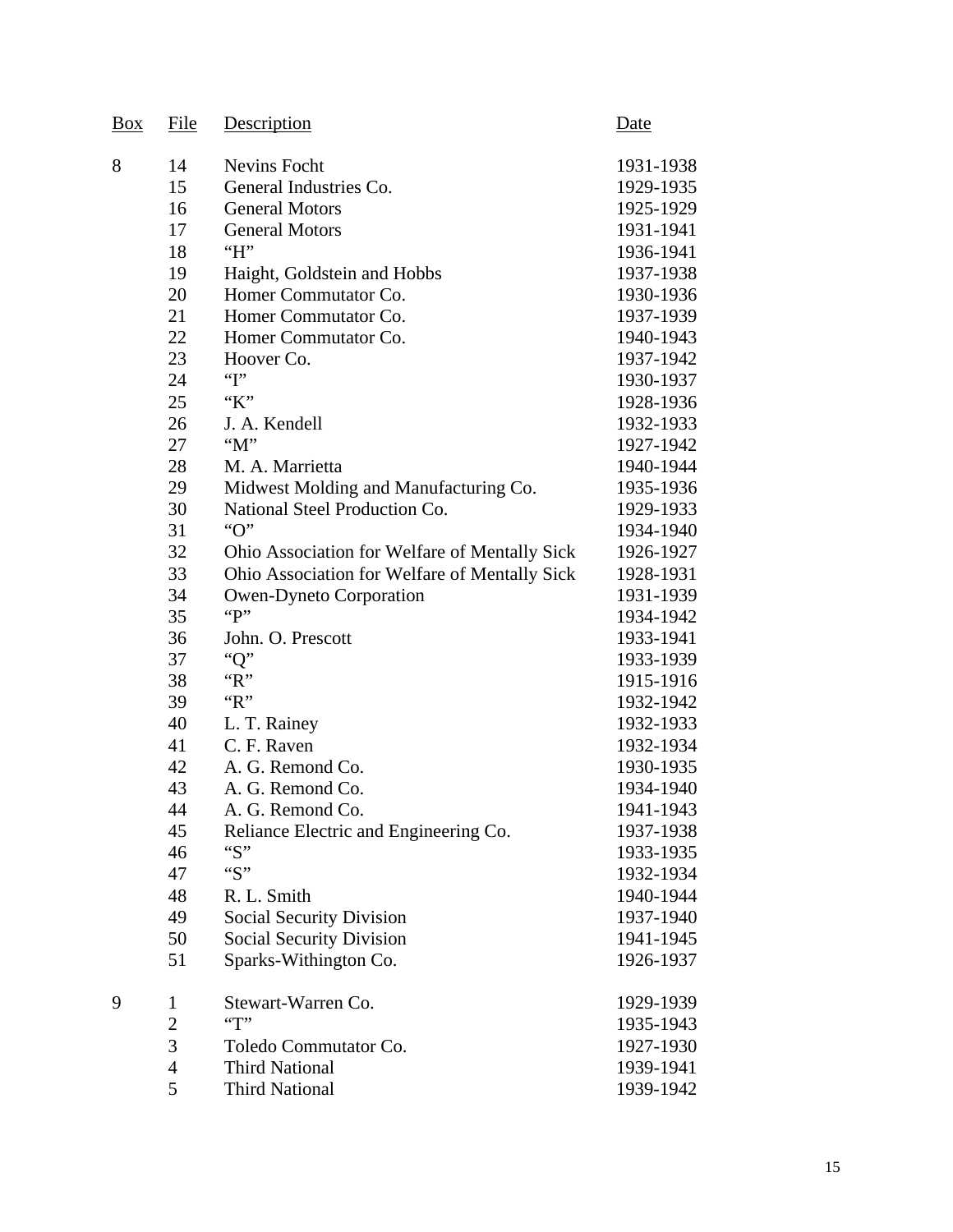| Box | File | Description                  | Date      |
|-----|------|------------------------------|-----------|
| Q   | 6    |                              | 1933-1940 |
|     |      |                              | 1933-1938 |
|     | 8    | $\lq\lq W$                   | 1933-1942 |
|     | 9    | Warbirds                     | 1943      |
|     | 10   | Warren Gear Co.              | 1934-1941 |
|     | 11   | <b>Winters National Bank</b> | 1930-1939 |
|     | 12   | <b>Winters National Bank</b> | 1930-1939 |
|     | 13   | <b>Winters National Bank</b> | 1930-1939 |
|     | 14   | "XYZ"                        | 1933-1944 |
|     | 15   | Young Radiator Co.           | 1932-1935 |

# **Series IV Legal Correspondence**

# **Subseries IVA General Correspondence**

| <u>Box</u> | <u>File</u>    | <b>Description</b>         | <b>Date</b>      |
|------------|----------------|----------------------------|------------------|
| 10         | $\mathbf{1}$   | Delancey Nicoll Law Office | 1930-1934        |
|            | $\overline{2}$ | Delancey Nicoll Law Office | 1930             |
|            | 3              | Delancey Nicoll Law Office | 1930             |
|            | $\overline{4}$ | Delancey Nicoll Law Office | 1928-1940        |
|            | 5              | Forée Bain Law Office      | 1900-1901        |
|            | 6              | Forée Bain Law Office      | 1902             |
|            | 7              | Forée Bain Law Office      | 1903             |
|            | 8              | Forée Bain Law Office      | 1904             |
|            | 9              | Forée Bain Law Office      | 1905             |
|            | 10             | Forée Bain Law Office      | 1906             |
|            | 11             | Forée Bain Law Office      | 1907             |
|            | 12             | Forée Bain Law Office      | 1908             |
|            | 13             | Forée Bain Law Office      | 1909             |
|            | 14             | Forée Bain Law Office      | 1910             |
|            | 15             | Forée Bain Law Office      | 1911             |
|            | 16             | Forée Bain Law Office      | Jan - Jul 1912   |
|            | 17             | Forée Bain Law Office      | $Aug - Oct 1912$ |
|            | 18             | Forée Bain Law Office      | $Nov - Dec 1912$ |
|            | 19             | Forée Bain Law Office      | Jan – Jul 1913   |
|            | 20             | Forée Bain Law Office      | $Aug - Dec 1913$ |
|            | 21             | Forée Bain Law Office      | 1914             |
|            | 22             | Forée Bain Law Office      | 1915             |
|            | 23             | Forée Bain Law Office      | 1916             |
|            | 24             | Forée Bain Law Office      | 1917             |
|            | 25             | Forée Bain Law Office      | 1918             |
|            | 26             | Forée Bain Law Office      | 1919             |
|            | 27             | Forée Bain Law Office      | 1920             |
|            |                |                            |                  |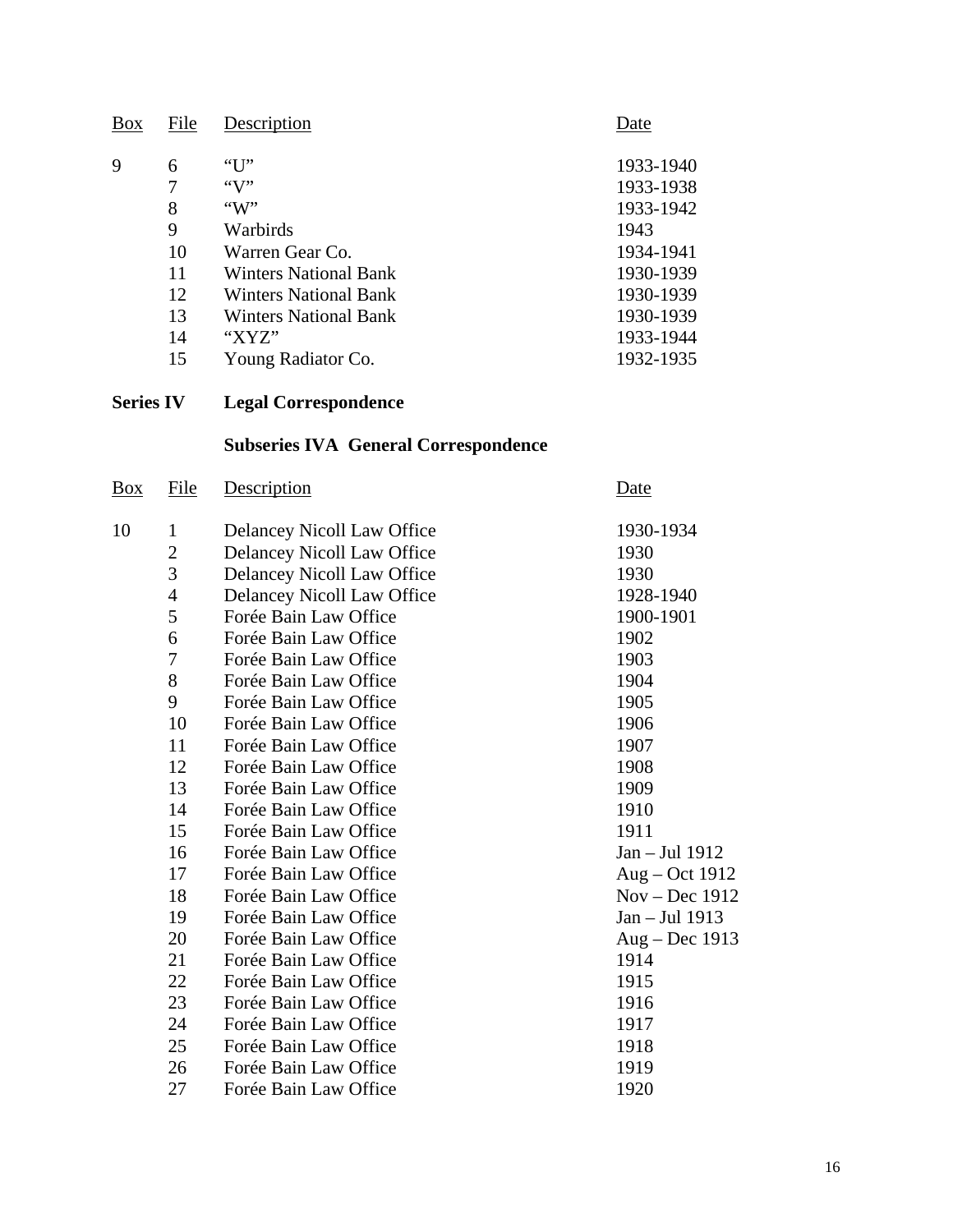| <b>Box</b>     | File                                         | Description                                                                                                                                                                                          | Date                                                         |
|----------------|----------------------------------------------|------------------------------------------------------------------------------------------------------------------------------------------------------------------------------------------------------|--------------------------------------------------------------|
| 10             | 28<br>29<br>30<br>31<br>32<br>33<br>34<br>35 | Forée Bain Law Office<br>Forée Bain Law Office<br>Forée Bain Law Office<br>Forée Bain Law Office<br>Forée Bain Law Office<br>Forée Bain Law Office<br>Forée Bain Law Office<br>Forée Bain Law Office | 1921<br>1922<br>1923<br>1924<br>1925<br>1926<br>1927<br>1928 |
|                |                                              | <b>Subseries IVB Interference Records</b>                                                                                                                                                            |                                                              |
| $\frac{Box}{}$ | File                                         | Description                                                                                                                                                                                          | <u>Date</u>                                                  |
| 10             | 36<br>37<br>38                               | Interference Patent No. 1167038<br>Interference Patent No. 1116970<br>Apple vs. Gray<br>Interference Patent No. 21378<br>Brief, argument, and testimony transcript                                   | 1917-1918<br>1911, 1914-1916<br>1901-1902                    |
| 11             | $\mathbf{1}$                                 | Legal documents and records regarding                                                                                                                                                                | 1918-1920                                                    |
|                | $\overline{2}$<br>3                          | Splitdorf Electrical Co.<br>Legal documents and records regarding<br>Podlesak - Interference No. 22939<br>Legal documents regarding Mostinger Device                                                 | 1903<br>1902-1903                                            |
|                | $\overline{4}$                               | Manufacturing Co.<br>Legal correspondence and records regarding<br>Dayton Electrical Manufacturing Co.                                                                                               | 1899, 1908, 1912                                             |
|                |                                              | <b>Subseries IVC Ford Trial</b>                                                                                                                                                                      |                                                              |
| Box            | <u>File</u>                                  | Description                                                                                                                                                                                          | Date                                                         |
| 12             | $\mathbf{1}$                                 | Ford Trial Transcript                                                                                                                                                                                | September 23, 1930                                           |
| 13             | $\mathbf{1}$                                 | Legal Correspondence regarding Ford Trial<br>$(1 \text{ of } 4)$                                                                                                                                     | 1938                                                         |
|                | $\overline{2}$                               | Legal Correspondence regarding Ford Trial<br>$(2 \text{ of } 4)$                                                                                                                                     | 1939-1940                                                    |
|                | 3                                            | Legal Correspondence regarding Ford Trial<br>$(3 \text{ of } 4)$                                                                                                                                     | 1941                                                         |
|                | $\overline{4}$                               | Legal Correspondence regarding Ford Trial<br>(4 of 4)                                                                                                                                                | 1942-1943                                                    |
|                | 5                                            | Documents and records regarding Ford Trial<br>$(1 \text{ of } 4)$                                                                                                                                    | 1916-1923, undated                                           |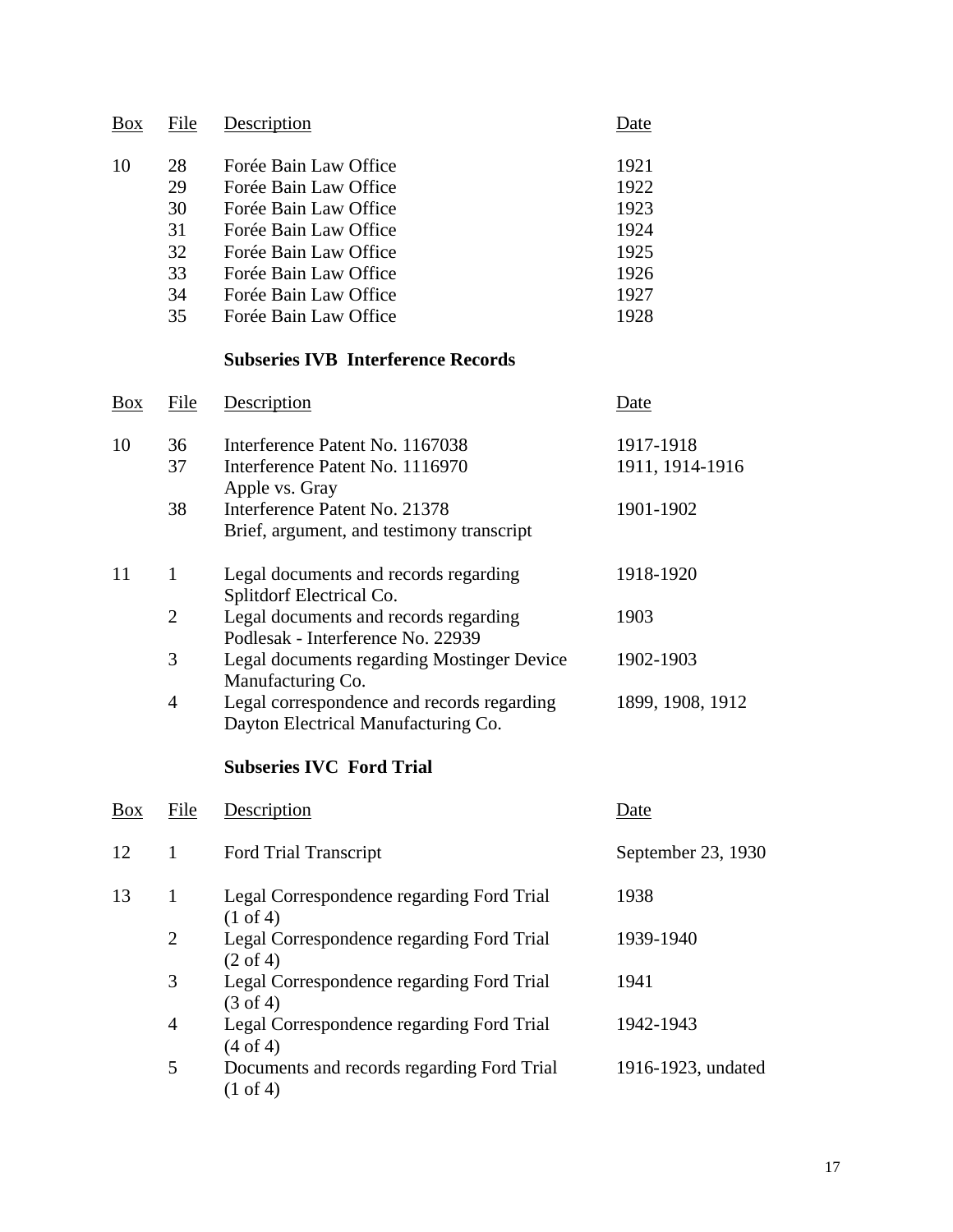| Box | File | Description                                                       | Date                     |
|-----|------|-------------------------------------------------------------------|--------------------------|
| 13  | 6    | Documents and records regarding Ford Trial<br>$(2 \text{ of } 4)$ | 1923, undated            |
|     | 7    | Documents and records regarding Ford Trial<br>$(3 \text{ of } 4)$ | 1923-1927, 1934, undated |
|     | 8    | Documents and records regarding Ford Trial<br>$(4 \text{ of } 4)$ | 1931-1938, undated       |

# **Series V Photographs**

| Box | File | Description              | Date            |
|-----|------|--------------------------|-----------------|
| 13  | 9    | Cyanotypes               | 1902            |
|     | 10   | Cyanotype booklet        | 1907-1911       |
|     | 11   | Unidentified photographs | undated         |
|     | 12   | Photographs              | 1899-1901       |
|     | 13   | Photographs              | 1899-1903, 1910 |

# **Series VI Patents**

# **Subseries VIA Patent Groups**

| $\frac{Box}{}$ | File           | Description                                                  | Date                  |
|----------------|----------------|--------------------------------------------------------------|-----------------------|
| 14             | 1              | Patent Group Inventory List                                  | 1917-1938             |
|                | $\overline{2}$ | Group 1 Di-insulated field and station elements              | 1923-1933             |
|                | 3              | Group 1 Di-insulated field and station                       | 1923-1933             |
|                | $\overline{4}$ | Group 2 Di-insulated motors and generators                   | 1923-1933             |
|                | 5              | Group 3 Di-insulated armatures                               | 1927-1935             |
|                | 6              | Group $3\frac{1}{2}$ Di-insulated armatures                  | 1931-1933             |
|                | 7              | <b>Group 4 Commutators</b>                                   | 1926-1936             |
|                | 8              | Group 5 Di-insulated coil structures                         | 1926, 1931-1938       |
|                | 9              | Group 6 Di-insulated end enclosing heads                     | 1932-1933             |
|                | 10             | Group 7 Core brush and bearings                              | 1924, 1932-1938       |
|                | 11             | Group 8 Bar windings-endwise entry-separate<br>commutator    | 1917-1929, 1937, 1942 |
|                | 12             | Group 9 Baring windings and commutator integral              | 1920, 1927-1933       |
|                | 13             | Group 10 Armature-bar wound-commutator<br>integral           | 1927-1933             |
|                | 14             | Group 11 Armature-bar wound-open slot<br>commutator integral | 1929-1933             |
|                | 15             | Group 12 Bar would elements (large)                          | 1917-1919, 1930-1932  |
|                | 16             | Group 13 Starting motors (single and double unit)            | 1917-1919, 1929-1932  |
|                | 17             | Group 14 Charging generators, regulators and<br>Cutouts      | 1919-1923, 1931       |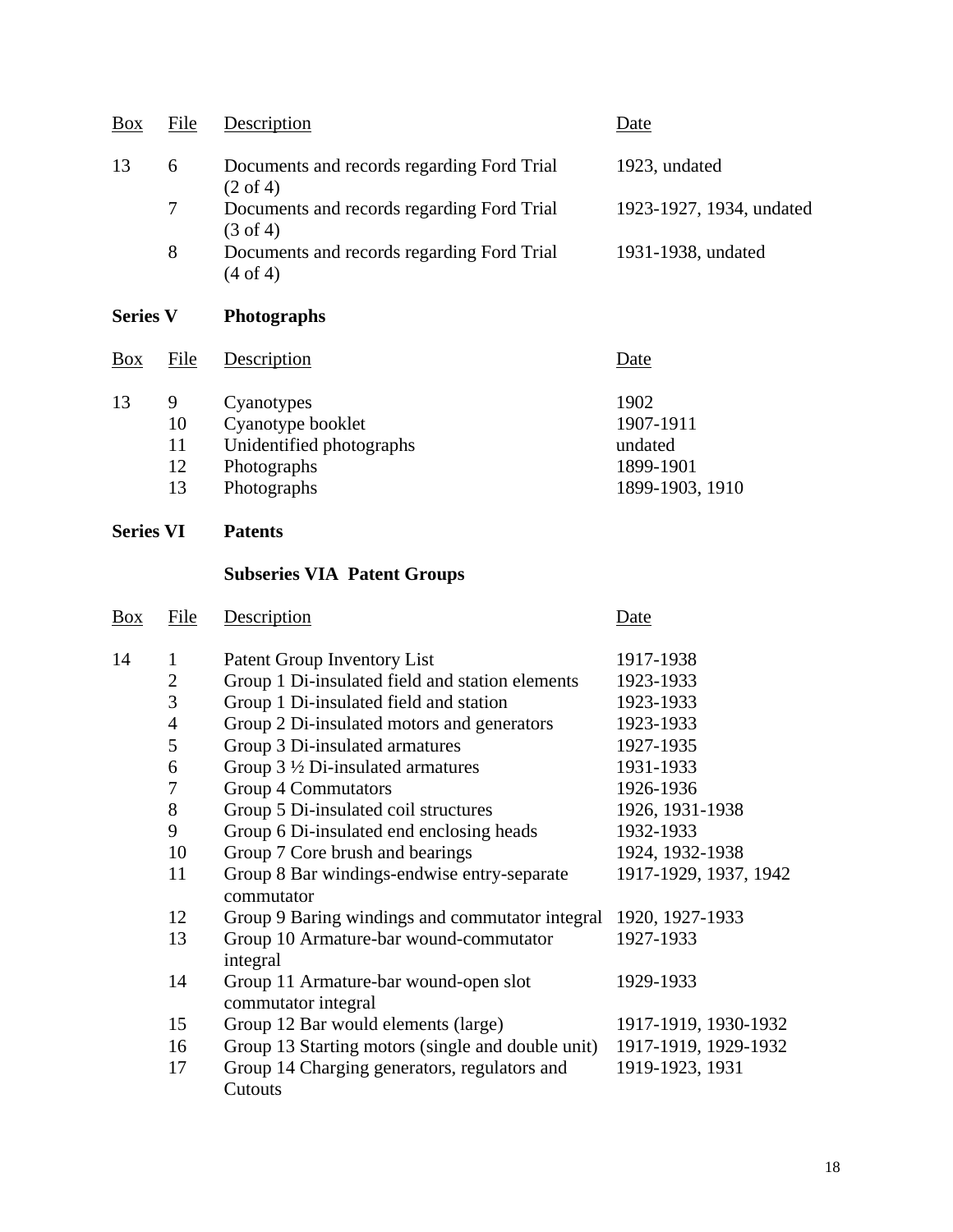| <b>Box</b> | File | Description                                               | Date                 |
|------------|------|-----------------------------------------------------------|----------------------|
| 14         | 18   | Group 15 Electrically propelled axels and wheels          | 1918, 1930-1933      |
|            | 19   | Group 16 Motor washing machines                           | 1925, 1930-1935      |
|            | 20   | Group 17 Small motor applications                         | 1919-1923, 1929-1931 |
|            | 21   | Group 18 Radio condenser and vacuum tube socket 1931-1932 |                      |
|            | 22   | Group 19 Miscellaneous structures                         | 1917-1947            |
|            | 23   | Group 20 Automatic automotive transmission                | 1938-1841            |
|            | 24   | Group 20 Automatic automotive transmission                | 1933-1940, 1940s     |

# **Subseries VIB Other Patents**

| <b>Box</b> | File | Description                                              | Date                       |
|------------|------|----------------------------------------------------------|----------------------------|
| 14         | 25   | Patents relating to automatic transmission<br>mechanisms | 1933-1939                  |
|            | 26   | Patents relating to automatic transmission<br>mechanisms | 1933-1939                  |
|            | 27   | Patent for drafting equipment                            | October 29, 1940           |
|            | 28   | <b>Blueprints for Fly Trap</b>                           | 1939, 1941                 |
|            | 29   | Other patents for background research                    | 1882-1930                  |
|            | 30   | Other patents for background research                    | 1907, 1911-1922            |
|            | 31   | Other patents for background research                    | 1924-1933                  |
|            | 32   | Patents cited against Apple Patent 1578793               | 1890-1891, 1900, 1914-1926 |

# **Subseries VIC Patent Article and Method Files**

| <b>Box</b> | File | Description                                      | Date            |
|------------|------|--------------------------------------------------|-----------------|
| 14         | 33   | Article file 2400 Wire wound armatures           | 1930-1933       |
|            | 34   | Article file 2600 Wire wound armatures           | 1931-1933       |
|            | 35   | Article file 2700 Wire wound armatures           | 1930-1933       |
|            | 36   | Method file-Bar wound armatures 900-1975         | 1930-1932       |
|            | 37   | Tools for making wire wound armatures            | 1930-1933       |
|            | 38   | Article file 1300 Dynamo electric machine fields | 1931-1933       |
|            | 39   | Article file 2000 Bar wound armatures and rotors | 1930-1932       |
|            |      | p. 2005-2165                                     |                 |
|            | 40   | Article file 2000 Bar wound armatures and rotors | 1930-1932       |
|            |      | p. 2170-A-2379                                   |                 |
|            | 41   | Tools for making Dynamo machine fields $-1$      | 1930-1932       |
|            |      | p. 1-T-29                                        |                 |
|            | 42   | Tools for making Dynamo machine fields $-1$      | 1930-1932       |
|            |      | p. 30-50                                         |                 |
|            | 43   | Article file 3300 Coils                          | 1913, 1931-1933 |
|            | 44   | Method file-Wire wound armatures - 2000-2300     | 1930-1933       |
|            | 45   | Method file-Wire wound armatures $-2400-2600$    | 1930-1933       |
|            |      |                                                  |                 |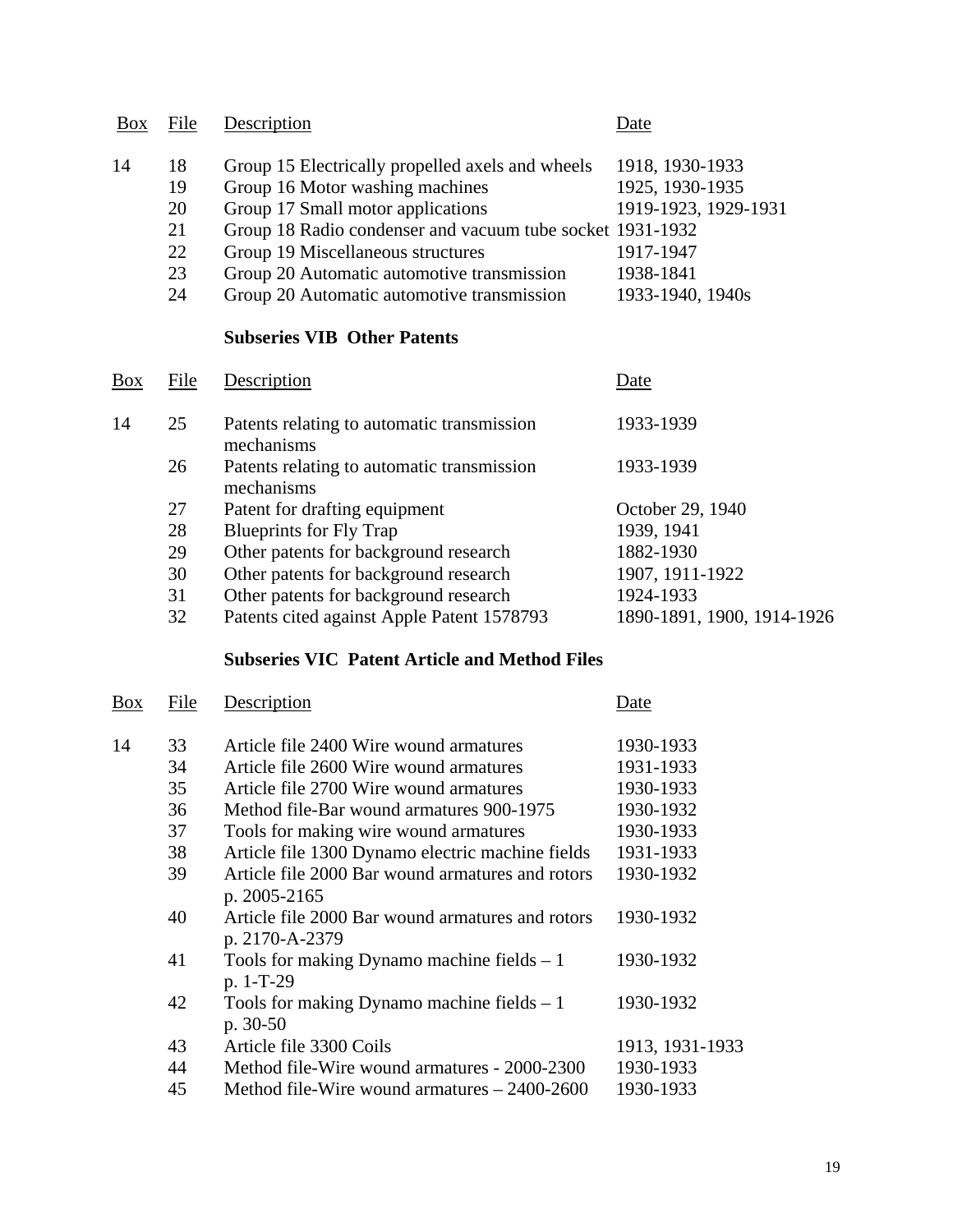| Box | File           | Description                                                                    | Date             |
|-----|----------------|--------------------------------------------------------------------------------|------------------|
| 15  | $\mathbf{1}$   | Article file 1000 Dynamo electric machine fields<br>and stators p.1005-1145    | 1930-1933        |
|     | $\overline{2}$ | Article file 1000 Dynamo electric machine fields<br>and stators p. 1150-A-1242 | 1930-1933        |
|     | 3              | Article file 3200 Miscellaneous magnetic structures 1930-1932, 1970            |                  |
|     | $\overline{4}$ | Method Claims Miscellaneous magnetic structures 1930-1932                      |                  |
|     | 5              | Article file 500-650 Dynamo electric machine fields 1931                       |                  |
|     | 6              | Article file 800-900 Dynamo electric machine<br>fields                         | 1930-1931        |
|     | 7              | Article file Dynamo electric machine fields - 350                              | 1930-1931        |
|     | 8              | Method file Dynamo electric machine fields -<br>$1 - 400$                      | 1930-1931        |
|     | 9              | Method file Dynamo electric machine fields -<br>500-800                        | 1930-1931        |
|     | 10             | Tools for making miscellaneous molded products - 1930-1932<br>500              |                  |
|     | 11             | Method claim 4800 Impregnating fibrous materials 1931-1932                     |                  |
|     | 12             | Method claim Insulating coils - 3800<br>p. 3805-3915                           | 1904, 1930-1933  |
|     | 13             | Method claim Insulating $\cosh - 3800$<br>p. 3920-4090                         | 1904, 1930-1933  |
|     | 14             | Tools for making $\text{coils} - 400$                                          | 1930, 1932       |
|     | 15             | Tools for making commutators $-300$                                            | 1930, 1932, 1933 |
|     | 16             | Tools for insulating a wire $-600$                                             | 1931-1932        |
|     | 17             | Method claim insulating a wire $-4700$                                         | 1931-1932        |
|     | 18             | Tools for miscellaneous magnetic structures $-700$                             | 1931             |
| 16  | $\mathbf{1}$   | Article file Commutators - 3000                                                | 1930-1932        |
|     | $\overline{2}$ | Method file Molding miscellaneous products –<br>4200-4300                      | undated          |
|     | 3              | Method file Molding miscellaneous products –<br>4400                           | undated          |
|     | $\overline{4}$ | Method file Molding miscellaneous products -<br>4500-4600                      | 1930-1932        |
|     | 5              | Article file Dynamo electric machines - 4000                                   | 1930-1933        |
|     | 6              | Article file Dynamo electric machines – 4150                                   | 1930-1932        |
|     | 7              | Article file Dynamo electric machines - 4300-4400 1930-1933                    |                  |
|     | 8              | Article file Dynamo electric machines - 4600                                   | 1930-1933        |
|     | 9              | Method file Commutators - 3000-3100                                            | 1930-1932        |
|     | 10             | Method file Commutators - 3200-3300                                            | 1931-1932        |
|     | 11             | Method file Commutators - 3400-3500                                            | 1930-1932        |
|     | 12             | Article file 3400 Miscellaneous molded products                                | 1929-1932        |
|     | 13             | Tools for making bar wound armatures and rotons - undated<br>100               |                  |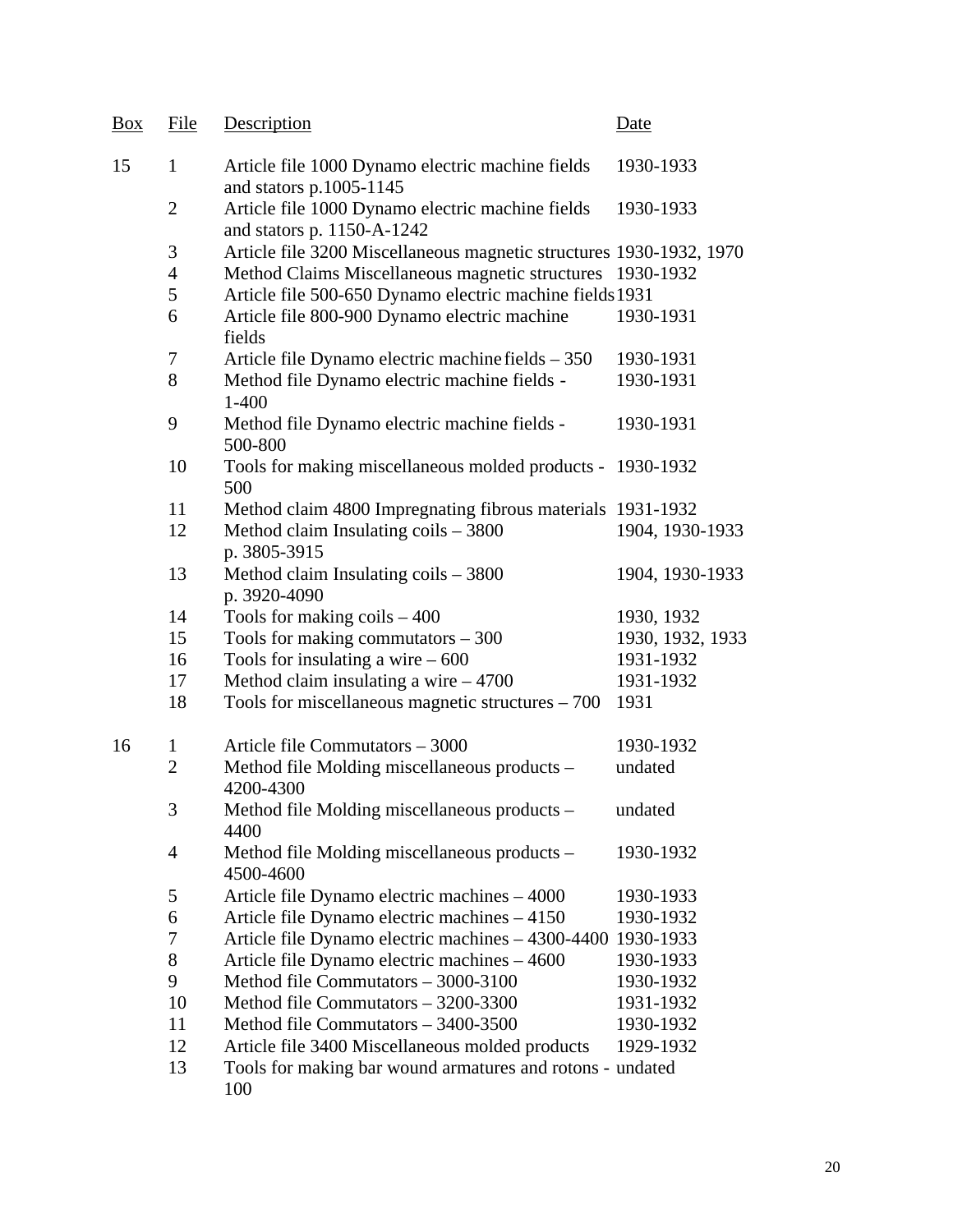| <b>Box</b> | File           | Description                                                                                     | )ate                   |
|------------|----------------|-------------------------------------------------------------------------------------------------|------------------------|
| 17         |                | Report on the insulation properties of di-insulated<br>coils                                    | <b>August 18, 1931</b> |
|            | $\overline{2}$ | Report on No. 161234 – Insulation resistance and<br>di-electric breakdown tests, sections 1-7   | 1927-1931              |
|            | 3              | Report on No. 161234 – Insulation resistance and<br>di-electric breakdown tests, sections 8-16  | 1928-1932              |
|            | 4              | Report on No. 161234 – Insulation resistance and<br>di-electric breakdown tests, sections 17-21 | 1920, 1928-1933        |
|            | 5              | Report on No. 161234 – Insulation resistance and<br>di-electric breakdown tests, sections 22-29 | 1929-1933              |
| 18         |                | Automotive Transmission (see OS 64, File 1)                                                     | undated                |

## **Subseries VID Patent Improvements and Lists**

| Box | File           | Description                  | Date            |
|-----|----------------|------------------------------|-----------------|
| 18  | 2              | <b>Patent Improvements</b>   | 1931-1934       |
|     | 3              | <b>Patent Improvements</b>   | 1935-1937       |
|     | $\overline{4}$ | <b>Patent Improvements</b>   | 1938-1841       |
|     | 5              | <b>Patent Inventory List</b> | 1928-1838       |
|     | h              | <b>Patents Lists</b>         | 1917, 1928-1936 |
|     |                |                              |                 |

# **Subseries VIE Patent File Wrappers and Issued Patents**

| <b>Box</b> | File           | Description                                                                                | Date             |
|------------|----------------|--------------------------------------------------------------------------------------------|------------------|
| 19         | 1              | Patent No. 1070657 – Controller Switches                                                   | 1912-1913        |
|            | $\overline{2}$ | Patent No. 1167038 – Curcuit controller switch<br>and casing (endwise entry method patent) | 1914-1917        |
|            | 3              | Issued Patent No. 1116970 – Power transmitting<br>mechanism                                | 1914             |
|            | $\overline{4}$ | Patent No. 1224518 – Armature construction                                                 | 1914, 1916, 1917 |
|            | 5              | Patent No. 1231982 – Engine starters                                                       | 1915-1917        |
|            | 6              | Patent No. 1231983 – Automobile engine starting<br>and current generating apparatus        | 1916-1917        |
|            | 7              | Patent No. $1232004 - Gearing$                                                             | 1916-1917        |
|            | 8              | Patent No. 1238959 – Terminal bonding tool for<br>armature                                 | 1916-1917        |
|            | 9              | Patent No. $1240806$ – Method of building<br>commutators for armatures                     | 1917             |
|            | 10             | Patent No. 1242985 – Gas Engine                                                            | 1917             |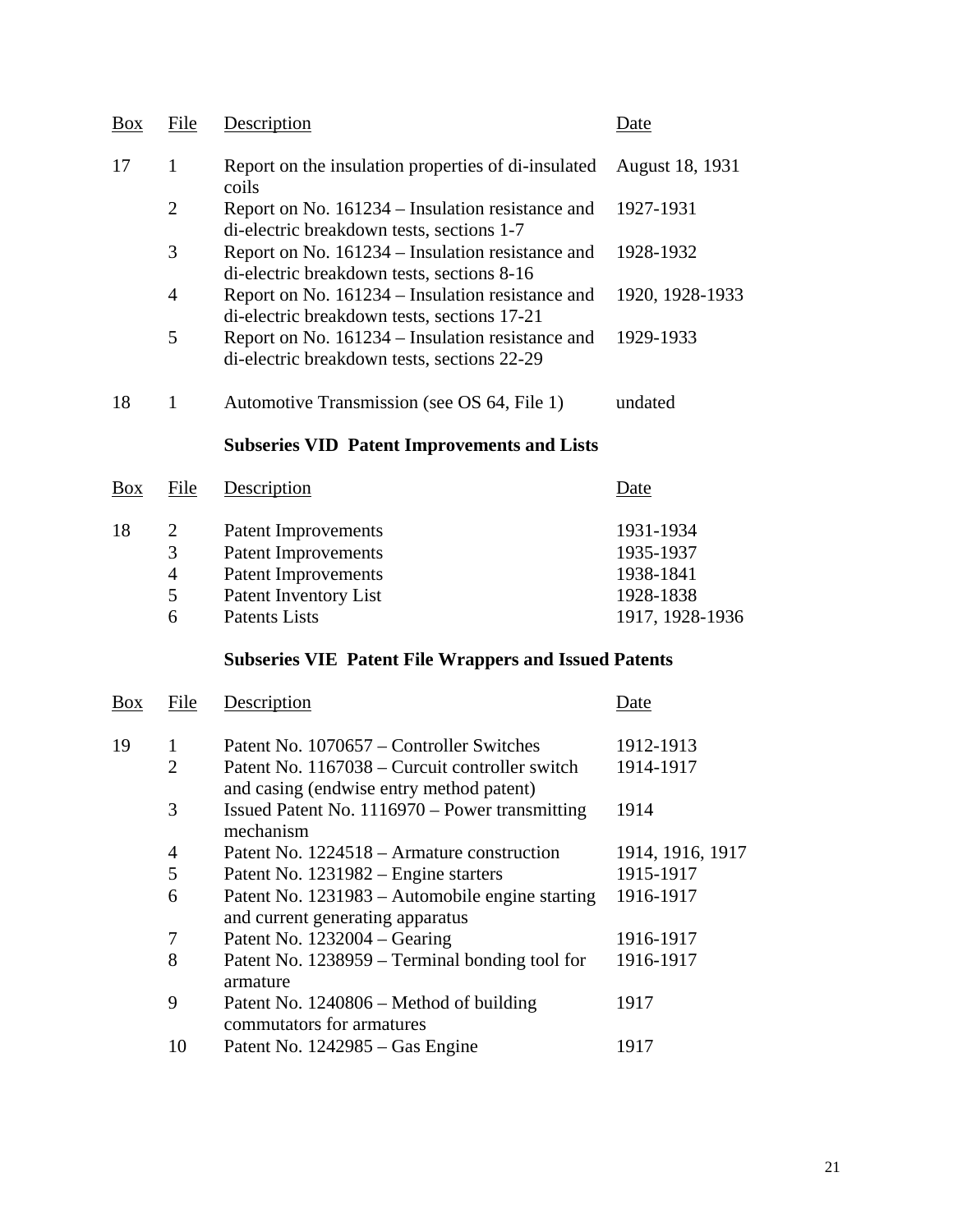| Box | File                                                | Description                                                                                          | Date            |  |  |
|-----|-----------------------------------------------------|------------------------------------------------------------------------------------------------------|-----------------|--|--|
| 19  | 11                                                  | Patent No. 1243795 – Method of building<br>commutators for armatures for Dynamo electric<br>machines | 1917            |  |  |
|     | 12                                                  | Patent No. 1258735 - Method of building<br>commutators for armatures for Dynamo electric<br>machines | 1917-1918       |  |  |
|     | 13                                                  | Patent No. 1264748 – Systems of power<br>transmission                                                | 1914, 1917-1918 |  |  |
|     | 14                                                  | Patent No. 1264749 – Method of building<br>armatures                                                 | 1917-1918       |  |  |
|     | 15                                                  | Patent No. 1275195 – Armature construction for<br>Dynamo electric machine                            | 1917-1918       |  |  |
|     | 16                                                  | Patent No. 1276855 – Speed reducing gearing                                                          | 1917-1918       |  |  |
|     | 17                                                  | Patent No. 1276856 - Method of making                                                                | 1918            |  |  |
|     |                                                     | commutators                                                                                          |                 |  |  |
|     | 18                                                  | Patent No. 1276857 – The art of armature<br>construction                                             | 1918            |  |  |
|     | 19                                                  | Patent No. 1279659 – Gearing                                                                         | 1916, 1918      |  |  |
|     | 20                                                  | Patent No. 1284551 - Manually operable and                                                           | 1918            |  |  |
|     |                                                     | separable crank starter for automobile engines                                                       |                 |  |  |
|     | 21                                                  |                                                                                                      |                 |  |  |
|     |                                                     | Patent No. 1284552 - Insulating covering or jackets 1918                                             |                 |  |  |
|     |                                                     | for armature conductors                                                                              |                 |  |  |
|     | 22                                                  | Patent No. 1284553 - Molds                                                                           | 1918            |  |  |
|     | 23                                                  | Patent No. 1302622 – Contract members for                                                            | 1918-1919       |  |  |
|     |                                                     | Vibrating circuit controlling regulators                                                             |                 |  |  |
|     | 24                                                  | Patent No. 1312295 – License plate brackets for<br>automobiles                                       | 1918-1919       |  |  |
|     | 25                                                  | Patent No. 1312296 – Shaft coupling                                                                  | 1918-1919       |  |  |
|     | 26                                                  | Patent No. 1315936 – Method of constructing                                                          | 1916-1919       |  |  |
|     | armatures and the like for Dynamo electric machines |                                                                                                      |                 |  |  |
|     | 27                                                  | Patent No. 1316552 – Photograph motor control                                                        | 1917-1919       |  |  |
|     | 28                                                  | Patent No. 1332154 – Machine for binding                                                             | 1918-1920       |  |  |
|     |                                                     | armature terminals                                                                                   |                 |  |  |
|     | 29                                                  | Patent No. 1332155 – Method of molding                                                               | 1919-1920       |  |  |
|     | 30                                                  | Patent No. 1348198 – Method of building inductor                                                     | 1918-1920       |  |  |
|     |                                                     | elements for Dynamo electric machines                                                                |                 |  |  |
|     | 31                                                  | Patent No. 1354713 – Improvements for current                                                        | 1918-1920       |  |  |
|     |                                                     | regulators for Dynamos                                                                               |                 |  |  |
|     |                                                     | Patent No. 1390242 – Laminated structures and                                                        |                 |  |  |
|     | 32                                                  |                                                                                                      | 1920-1921       |  |  |
|     |                                                     | method of making same                                                                                |                 |  |  |
|     | 33                                                  | Patent No. 1393878 – Method of building                                                              | 1919, 1921      |  |  |
|     |                                                     | commutators for Dynamo electric machines                                                             |                 |  |  |
|     | 34                                                  | Patent No. 1396004 – Starting and lighting<br>apparatus                                              | 1917, 1921      |  |  |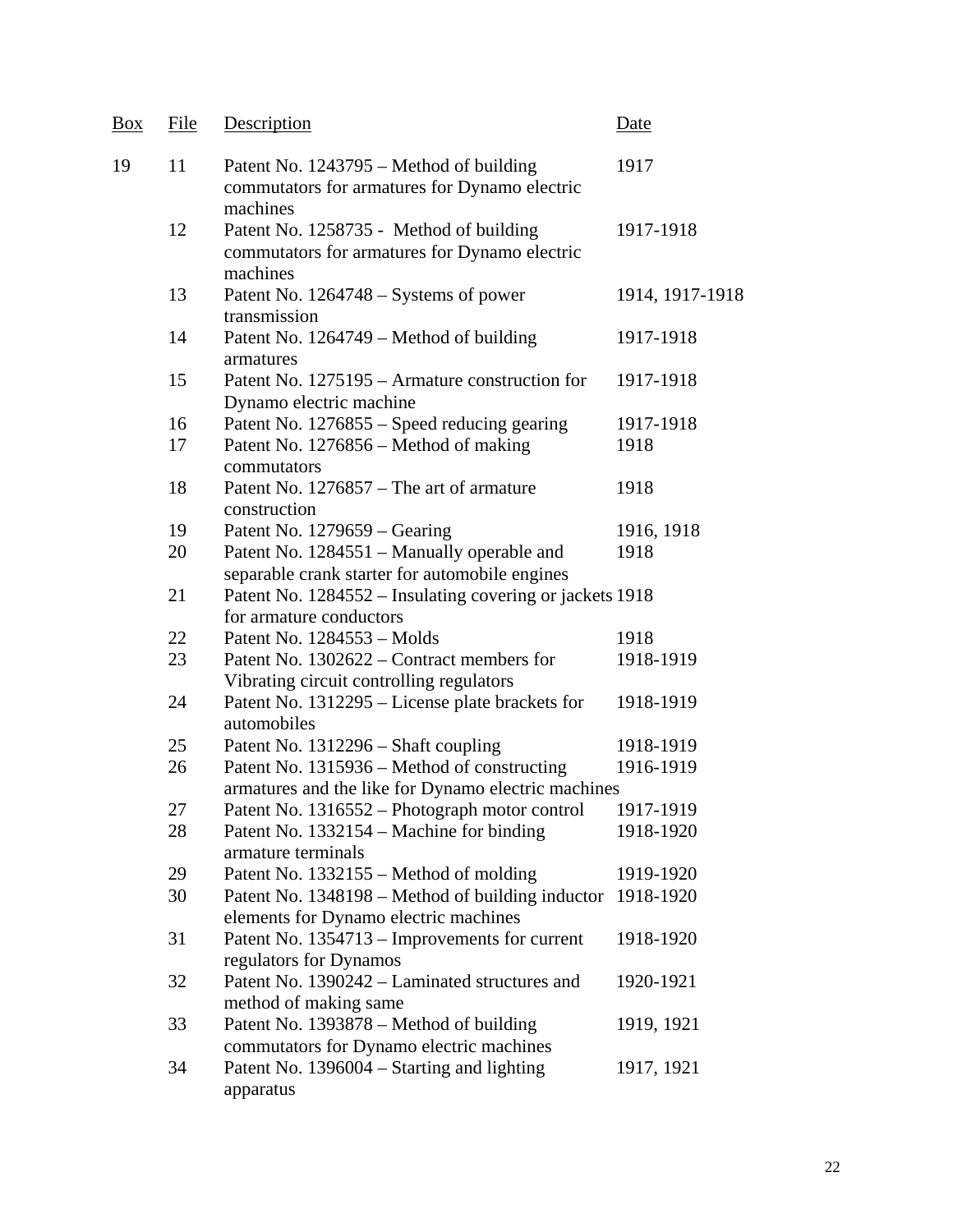| <b>Box</b> | File           | Description                                                                                                  | Date             |
|------------|----------------|--------------------------------------------------------------------------------------------------------------|------------------|
| 19         | 35             | Patent No. 1396947 – Dynamo electric machines                                                                | 1921             |
|            | 36             | Patent No. 1402705 - Molding processes                                                                       | 1920, 1922       |
|            | 37             | Patent No. 1407508 – Improvements in electric<br>motors                                                      | 1919-1922        |
|            | 38             | Patent No. 1409148 – Method of making self<br>lubricating bearings                                           | 1920-1922        |
|            | 39             | Patent No. 1438422 – Method of making armatures 1918, 1922                                                   |                  |
|            | 40             | Patent No. 1438423 - Method of making armatures 1918, 1922                                                   |                  |
|            | 41             | Patent No. 1440951 – Improvements in armature<br>Construction                                                | 1918, 1922, 1923 |
|            | 42             | Patent No. 1440952 – Dynamo electric machines<br>and the method of building them                             | 1920, 1922, 1923 |
|            | 43             | Patent No. 1449370 – Current controlling devices                                                             | 1919, 1922, 1923 |
|            | 44             | Patent No. 1449371 – Method of constructing<br>armatures for Dynamo electric machines                        | 1919, 1922, 1923 |
|            | 45             | Patent No. 1453118 - Tools for forming insulators                                                            | 1921-1923        |
|            | 46             | Patent No. 1474134 – Improvements in bearings                                                                | 1921, 1923       |
|            | 47             | Patent No. 1507566 - Commutator brushes and<br>method of making them                                         | 1920, 1924       |
|            | 48             | Patent No. 1526656 – Nut cracker                                                                             | 1922, 1924, 1925 |
|            | 49             | Patent No. 1536279 - Dynamo electric machine                                                                 | 1920, 1924, 1925 |
|            | 50             | Patent No. 1540237 - Electric power plant system                                                             | 1924-1925        |
|            | 51             | Patent No. 1544623 – Machine for pressing into<br>place and bending armature conductors                      | 1922, 1924-1925  |
|            | 52             | Patent No. 1552661 – Combined electric lighting<br>and water system                                          | 1919, 1925       |
|            | 53             | Patent No. 1555931 – Method of building<br>armatures                                                         | 1920-1925        |
| 20         | 1              | Patent No. 1563945 – Improvements in electric<br>motors                                                      | 1920, 1925       |
|            | $\overline{2}$ | Patent No. 1578793 - Commutators and the method 1920, 1926<br>of making them                                 |                  |
|            | 3              | Patent No. 1584502 - Improvements in Dynamo<br>electric machines                                             | 1920, 1926       |
|            | 4              | Patent No. 1606393 – Method of insulating electric 1920, 1926<br>coils                                       |                  |
|            | 5              | Patent No. 1631186 – Method of building Dynamo 1924, 1927<br>electric machine armature and windings for same |                  |
|            | 6              | Patent No. 1694464 - Method of making an<br>armature                                                         | 1927-1928        |
|            | 7              | Patent No. 1697897 – Improvement in automotive<br>electric systems                                           | 1927-1928        |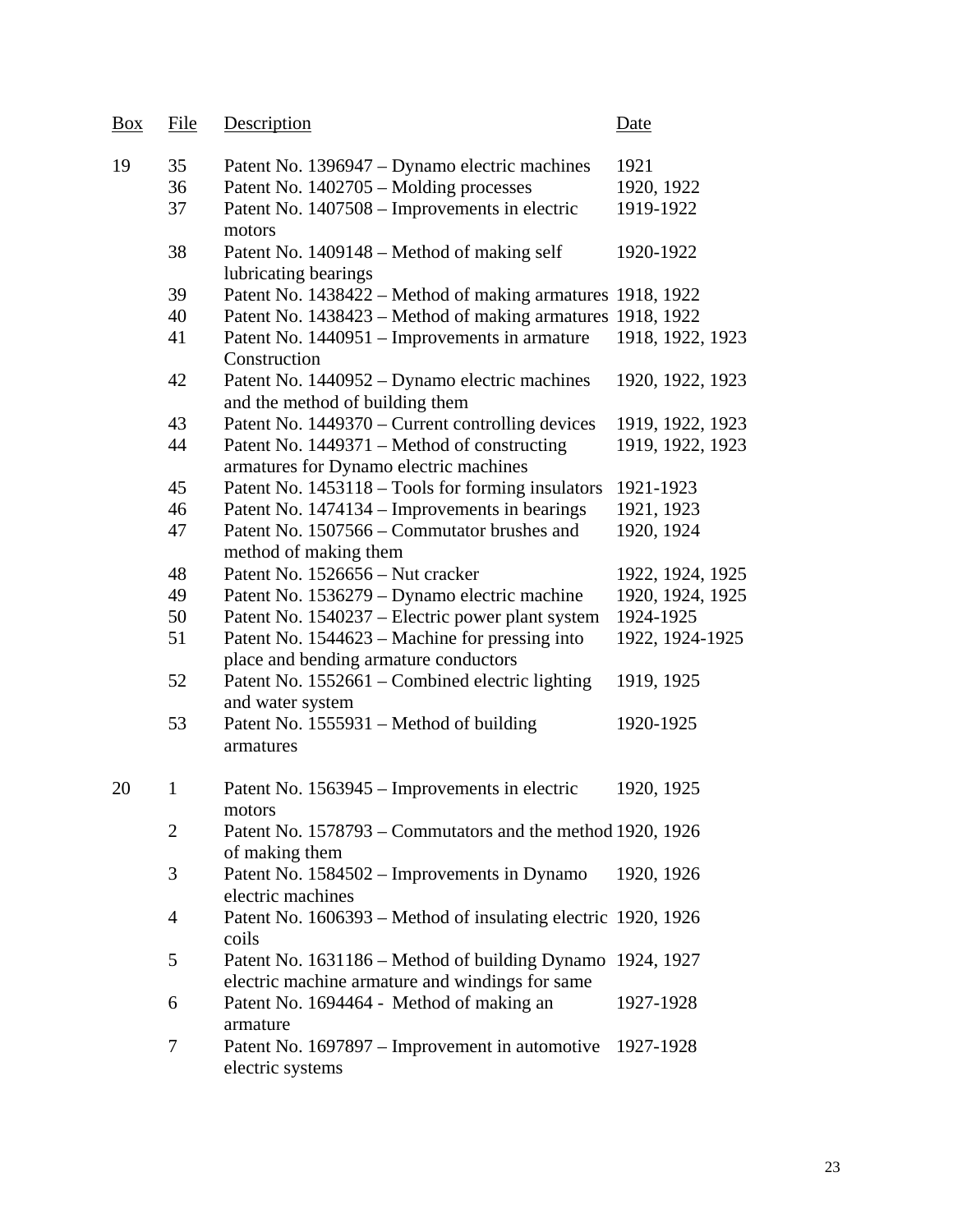| Box | File | Description                                                                                   | Date                  |
|-----|------|-----------------------------------------------------------------------------------------------|-----------------------|
| 20  | 8    | Patent No. 1728224 – Combined motor reduction<br>gear                                         | 1925-1929             |
|     | 9    | Patent No. 1738166 – Method of making armatures 1928-1929                                     |                       |
|     | 10   | Patent No. 1742190 – Method of building armatures 1920, 1927-1930                             |                       |
|     | 11   | Patent No. 1752224 – Combined electric starter,<br>battery recharger and engine super charger | 1928, 1930            |
|     | 12   | Patent No. 1756501 - Dynamo electric machines                                                 | 1927-1930             |
|     | 13   | Patent No. 1757106 – Power washing machines                                                   | 1923-1924, 1928-1930  |
|     | 14   | Patent No. 1763549 – Electric starting device for<br>an internal combustion engine            | 1924, 1928-1930       |
|     | 15   | Patent No. 1768654 - Method of making a<br>commutator                                         | 1922, 1928-1930       |
|     | 16   | Patent No. 1772851 – Method of winding an<br>armature                                         | 1922, 1928-1930       |
|     | 17   | Patent No. 1775633 – Dynamo electric machine                                                  | 1922, 1924, 1927-1930 |
|     | 18   | Patent No. 1775634 – Bar windings of Dynamo<br>electric machine elements                      | 1922, 1925-1930       |
|     | 19   | Patent No. 1780455 – Friction devices                                                         | 1922, 1928-1930       |
|     | 20   | Patent No. 1780456 – Method of winding Dynamo<br>electric machine elements                    | 1922, 1928-1930       |
|     | 21   | Patent No. 1783269 – Direct drive electric railway<br>trucks                                  | 1922, 1925-1930       |
|     | 22   | Patent No. 1784815 – Dynamo electric machine<br>elements                                      | 1922, 1928-1930       |
|     | 23   | Patent No. $1789128 - Bar$ winding                                                            | 1922, 1927-1931       |
|     | 24   | Patent No. $1789129 - Bar$ winding                                                            | 1922, 1927-1931       |
|     | 25   | Patent No. 1792524 - Dynamo electric machine<br>armature                                      | 1927-1931             |
|     | 26   | Patent No. 1792525 – Electric motor automotive<br>wheel                                       | 1925-1931             |
|     | 27   | Patent No. 1792526 – Dynamo electric machines                                                 | 1922, 1924, 1928-1931 |
|     | 28   | Patent No. 1793986 – Dynamo electric machine<br>armatures                                     | 1922-1924, 1928-1931  |
|     | 29   | Patent No. 1796421 – Hand electrical devices and<br>method of making them                     | 1926-1931             |
|     | 30   | Patent No. 1796422 – Dynamo electric machine<br>elements                                      | 1922, 1928-1931       |
|     | 31   | Patent No. 1796423 – Method of making armature<br>loops                                       | 1922, 1928-1931       |
|     | 32   | Patent No. 1796424 – Method of making armature<br>coils                                       | 1922, 1928-1931       |
|     | 33   | Patent No. 1799346 – Vacuum tube sockets                                                      | 1925, 1928-1931       |
|     | 34   | Patent No. 1799347 - Armature                                                                 | 1927, 1929-1931       |
|     | 35   | Patent No. 1799348 – Geared motors                                                            | 1920, 1930-1931       |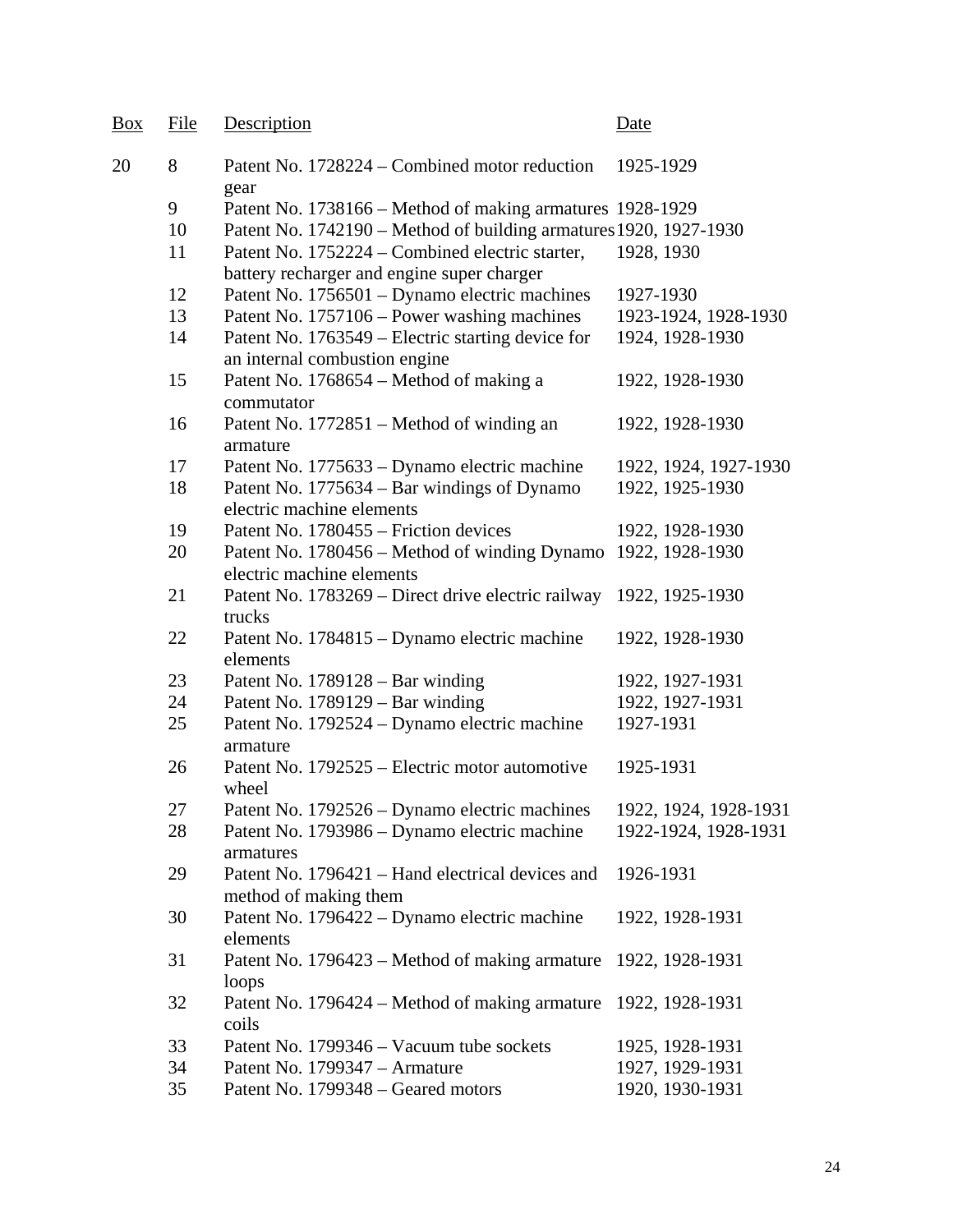| <b>Box</b> | File           | Description                                                                         | Date                               |
|------------|----------------|-------------------------------------------------------------------------------------|------------------------------------|
| 20         | 36             | Patent No. 1803829 – Electric starting devices                                      | 1924, 1927-1931                    |
|            | 37             | Patent No. 1808746 – Electric starting motors                                       | 1922, 1927-1931                    |
|            | 38             | Patent No. 1808747 – Dynamo electric mechanisms 1922-1924, 1928-1931                |                                    |
|            | 39             | Patent No. 1808748 - Electric motor automotive<br>axels                             | 1921, 1926-1931                    |
|            | 40             | Patent No. 1808749 – Bar wound armature                                             | 1927-1931                          |
|            | 41             | Patent No. 1808750 – Commutator                                                     | 1929-1931                          |
|            | 42             | Patent No. 1808751 – Dynamo electric machine                                        | 1930-1931                          |
|            |                | with improved cooling system                                                        |                                    |
|            | 43             | Patent No. 1818799 – Oscillating motor                                              | 1929-1931                          |
|            | 44             | Patent No. 1822261 - Bar wound field elements                                       | 1924, 1927-1931                    |
|            | 45             | Patent No. 1822262 – Power driven hair cutting<br>devices                           | 1921-1922, 1928-1931               |
|            | 46             | Patent No. 1822263 – Dynamo electric mechanisms 1922-1924, 1928-1931                |                                    |
|            | 47             | Patent No. 1822264 - Dynamo electric mechanisms 1924, 1929, 1931                    |                                    |
|            | 48             | Patent No. 1826295 – Dynamo machine elements                                        | 1923, 1929-1931                    |
|            | 49             | Patent No. 1826296 – Dynamo electric machine<br>members                             | 1922, 1928-1931                    |
|            | 50             | Patent No. 1826297 – Method of making electric<br>coils                             | 1927-1931                          |
| 21         | $\mathbf{1}$   | Patent No. 1830310 – Electric drives for juvenile<br>automobiles                    | 1921, 1926-1931                    |
|            | $\overline{2}$ | Patent No. 1830456 - Armatures                                                      | 1927-1931                          |
|            | 3              | Patent No. 1830457 – Dynamo electric machine<br>with improved cooling system        | 1928-1931                          |
|            | $\overline{4}$ | Patent No. 1830458 (Reissued as Re-19106)<br>Stator with insulated enclosed winding | 1928-1934                          |
|            | 5              | Patent No. 1834923 – Dynamo electric machine<br>armature                            | 1922, 1927-1931                    |
|            | 6              | Patent No. 1834924 – Power close wringer                                            | 1923-1924, 1928-1931,<br>1935-1938 |
|            | $\tau$         | Patent No. 1834925 – Method of working armature 1922, 1928-1931<br>coils            |                                    |
|            | 8              | Patent No. 1834926 – Method of making winding<br>loop for bar wound armature        | 1922, 1930-1931                    |
|            | 9              | Patent No. 1839857 – Washing machines                                               | 1923-1924, 1928-1932               |
|            | 10             | Patent No. 1839858 - Armature and method of<br>making it                            | 1927-1931                          |
|            | 11             | Patent No. 1839859 – Commutators                                                    | 1928-1932                          |
|            | 12             | Patent No. 1843589 – Dynamo electric machine<br>elements                            | 1922, 1928-1932                    |
|            | 13             | Patent No. 1843590 – Method of making armature 1922, 1928-1932<br>coils             |                                    |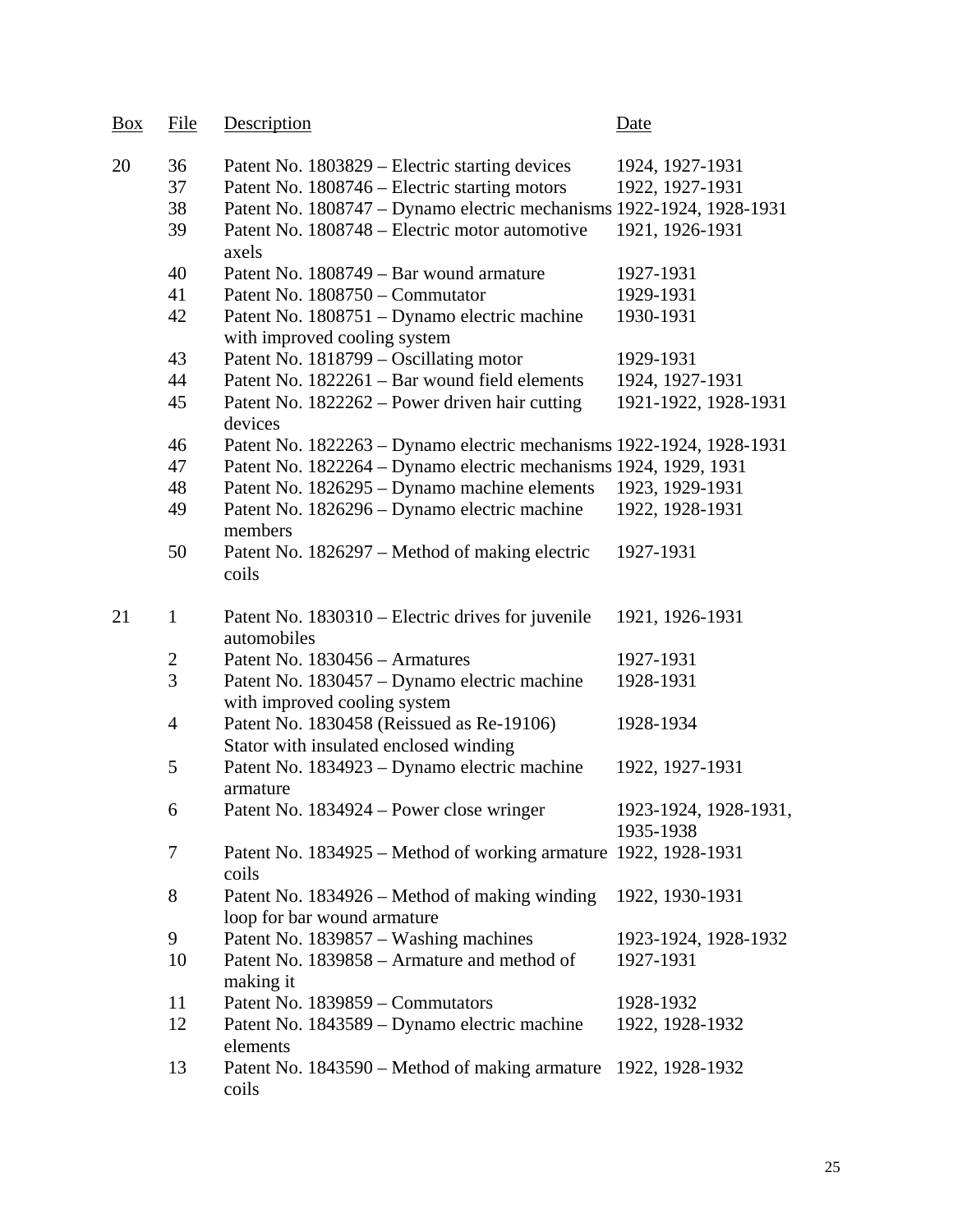| Box | File | Description                                                                                                 | Date                 |
|-----|------|-------------------------------------------------------------------------------------------------------------|----------------------|
| 21  | 14   | Patent No. 1843591 – Armature Dynamo electric<br>machines                                                   | 1922, 1928-1932      |
|     | 15   | Patent No. 1843592 – Machine for assembling and 1922, 1930-1932<br>heating Dynamo electric machine elements |                      |
|     | 16   | Patent No. 1845114 – Commutator                                                                             | 1927-1932            |
|     | 17   | Patent No. 1845115 – Commutator                                                                             | 1929-1932            |
|     | 18   | Patent No. 1845116 – Method of insulating coils                                                             | 1927-1932            |
|     | 19   | Patent No. 1849215 – Dynamo electric machine<br>winding                                                     | 1923-1924, 1928-1932 |
|     | 20   | Patent No. 1849263 – Dynamo electric field<br>elements and method of making them                            | 1928-1932            |
|     | 21   | Patent No. 1853168 - Motor driven blower                                                                    | 1920, 1930-1932      |
|     | 22   | Patent No. 1853516 – Method of making an<br>armature                                                        | 1922-1924, 1930-1932 |
|     | 23   | Patent No. 1857175 - Armature                                                                               | 1928-1932            |
|     | 24   | Patent No. 1857176 - Tool for making armatures                                                              | 1927-1932            |
|     | 25   | Patent No. 1858871 – Dynamo electric machine<br>with improving cooling means                                | 1920-1932            |
|     | 26   | Patent No. 1860977 - Method of making armature<br>coils                                                     | 1922, 1928-1932      |
|     | 27   | Patent No. 1860978 - Armature                                                                               | 1930-1932            |
|     | 28   | Patent No. 1866339 - Geared motor                                                                           | 1921, 1929-1932      |
|     | 29   | Patent No. 1870084 – Variable condensers                                                                    | 1925, 1928-1932      |
|     | 30   | Patent No. 1870085 – Laminated core                                                                         | 1928-1932            |
|     | 31   | Patent No. 1875203 – Self ventilating armature                                                              | 1927-1932            |
|     | 32   | Patent No. 1875204 – Commutators and methods<br>of making them                                              | 1928-1932            |
|     | 33   | Patent No. 1875205 - Dynamo electric machine                                                                | 1921, 1929-1932      |
|     | 34   | Patent No. 1875206 – Insulation encased stator<br>with glass lining                                         | 1920-1932            |
|     | 35   | Patent No. 1875207 – Alternating current motor                                                              | 1929-1932            |
|     | 36   | Patent No. 1881341 - Armature                                                                               | 1929-1932            |
|     | 37   | Patent No. 1881342 - Lamp socket motor                                                                      | 1928-1932            |
|     | 38   | Patent No. 1881343 - Dynamo electric machine<br>with improved cooling means                                 | 1928-1932            |
|     | 39   | Patent No. 1881344 - Motor compressor                                                                       | 1930-1932            |
|     | 40   | Patent No. 1883736 – Method of making<br>commutators                                                        | 1928-1932            |
|     | 41   | Patent No. 1887005 – Apparatus for insulating<br>coils                                                      | 1927-1932            |
|     | 42   | Patent No. 1888211 – Mold for insulating an<br>armature                                                     | 1921, 1929-1932      |
|     | 43   | Patent No. 1888613 – Apparatus for impregnating<br>and molding a porous structure                           | 1921, 1929-1932      |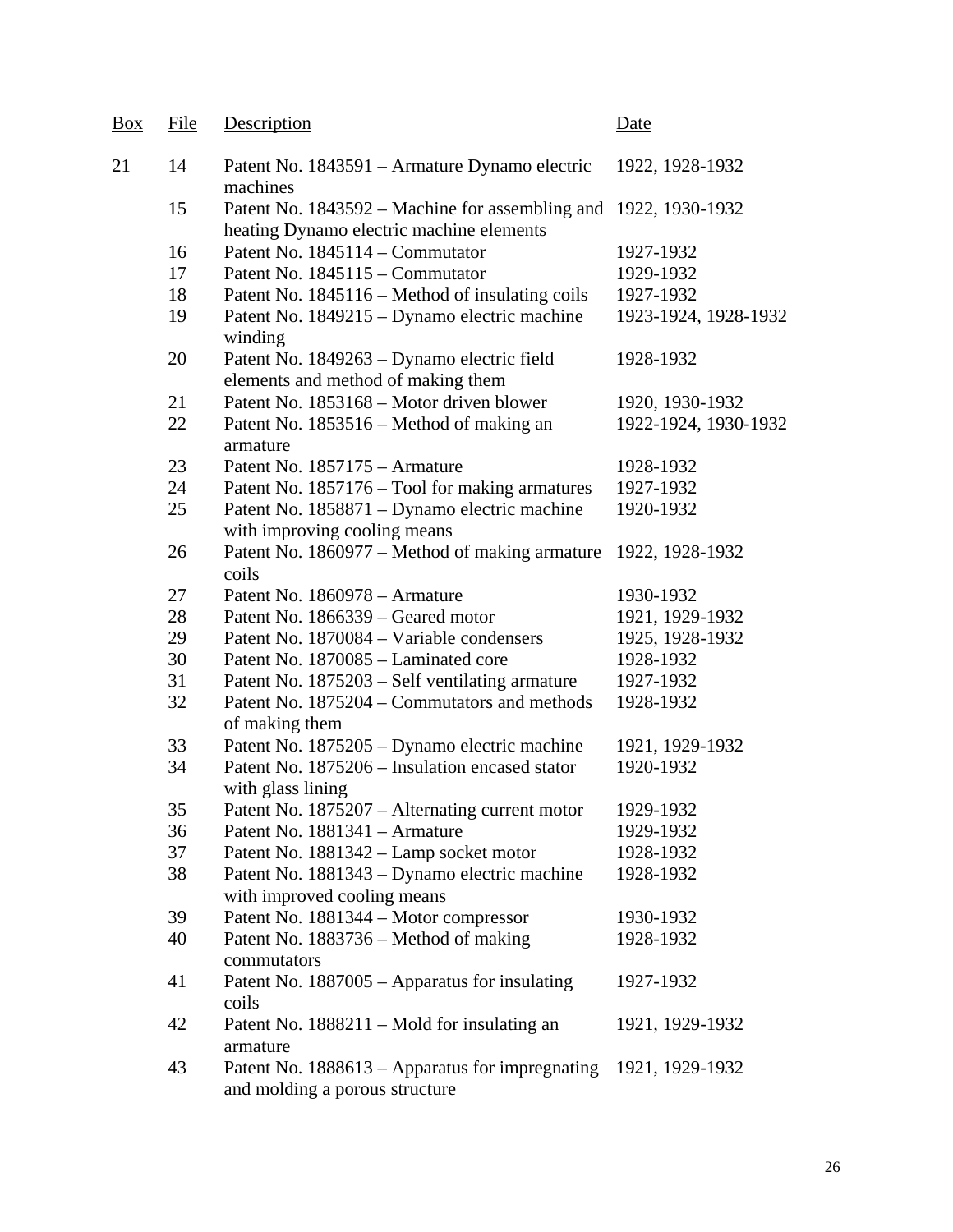| <b>Box</b> | File           | Description                                                                            | Date                 |
|------------|----------------|----------------------------------------------------------------------------------------|----------------------|
| 21         | 44             | Patent No. 1890802 – Automatic molding method<br>in machine                            | 1929-1932            |
|            | 45             | Patent No. 1891076 – Dynamo electric machine                                           | 1924, 1927-1932      |
|            | 46             | Patent No. 1893261 – Motor for driving flexible<br>shafts                              | 1921-1922, 1929-1933 |
|            | 47             | Patent No. 1893262 – Reinforced electrical coil                                        | 1928-1933            |
|            | 48             | Patent No. 1894723 - Armature                                                          | 1929-1933            |
|            | 49             | Patent No. 1894724 – Stator with built in condenser 1930-1933                          |                      |
|            | 50             | Patent No. 1897544 – Armature                                                          | 1922, 1928-1933      |
|            | 51             | Patent No. 1897784 – Motor driven pump                                                 | 1921, 1930-1933      |
|            | 52             | Patent No. 1898929 – Commutators and method of 1929-1933<br>making them                |                      |
|            | 53             | Patent No. 1908101 - Ventilated motor                                                  | 1930-1933            |
|            | 54             | Patent No. 1911128 – Motor pump                                                        | 1930-1932            |
| 22         | $\mathbf{1}$   | Patent No. 1911340 – Compost commutator<br>segment and winding element of bar armature | 1922-1924, 1930-1932 |
|            | $\overline{2}$ | Patent No. 1911341 – Dynamo electric machine<br>element                                | 1920-1932            |
|            | 3              | Patent No. 1911342 – Electric motor control for<br>Juvenile auto vehicles              | 1925-1932            |
|            | $\overline{4}$ | Patent No. 1913138 – Ventilated electromagnetic<br>structure                           | 1929-1932            |
|            | 5              | Patent No. 1917482 – Armature coil                                                     | 1928-1932            |
|            | 6              | Patent No. 1917501 – Automatic free wheeling<br>transmission mechanism                 | 1930-1933            |
|            | 7              | Patent No. 1921111 – Dynamo electric machine<br>starter with noncorrosive lining       | 1930-1932            |
|            | 8              | Patent No. 1921112 - Wire wound armature                                               | 1921, 1930-1933      |
|            | 9              | Patent No. 1925891 - Armature                                                          | 1929-1933            |
|            | 10             | Patent No. 1925892 – Dynamo electric machine<br>element                                | 1930-1933            |
|            | 11             | Patent No. 1928325 – Mold for making<br>commutators                                    | 1929-1932            |
|            | 12             | Patent No. 1932291 – Mold for making armatures                                         | 1930-1933            |
|            | 13             | Patent No. 1934903 – Dynamo electric machine                                           | 1916, 1930-1933      |
|            |                | and method of making it                                                                |                      |
|            | 14             | Patent No. 1939615 - Armature                                                          | 1929-1933            |
|            | 15             | Patent No. 1944869 – Method and apparatus for<br>making commutators                    | 1927-1934            |
|            | 16             | Patent No. 1944870 - Apparatus for making an<br>electrical coil                        | 1928-1934            |
|            | 17             | Patent No. 1950163 - Accelerator controlled<br>automotive transmission                 | 1933-1934            |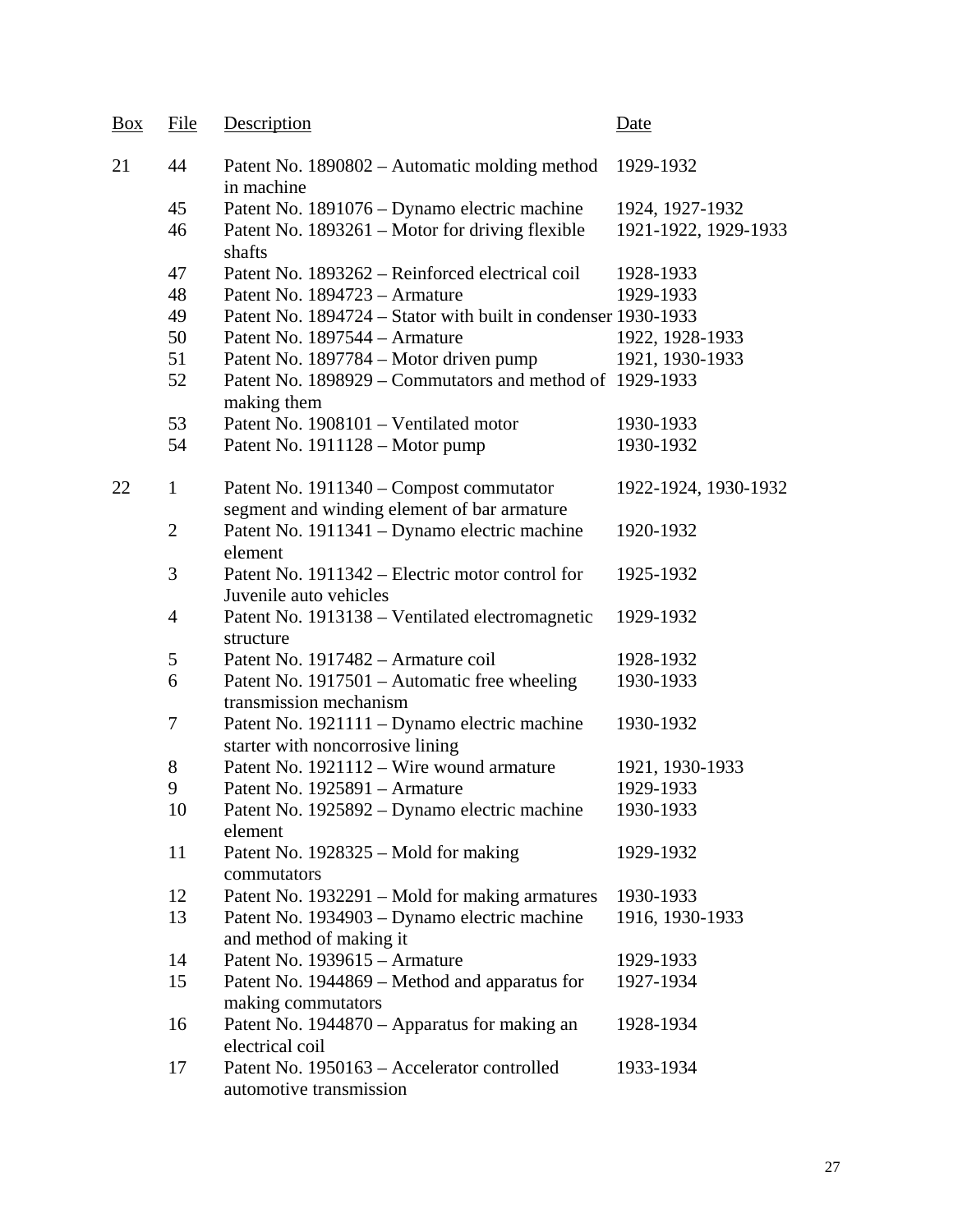| <b>Box</b> | <b>File</b> | Description                                                                         | Date                  |
|------------|-------------|-------------------------------------------------------------------------------------|-----------------------|
| 22         | 18          | Patent No. 1950164 – Toy Airplane                                                   | 1931-1934             |
|            | 19          | Patent No. 1954341 – Welding wire leads to<br>commutator segments                   | 1915, 1920, 1930-1934 |
|            | 20          | Patent No. 1965330 – Apparatus for making coils                                     | 1928-1934             |
|            | 21          | Patent No. 1974406 – Dynamo electric machine<br>core slot lining                    | 1929-1934             |
|            | 22          | Patent No. 1978834 – Automatic speed changing<br>mechanism                          | 1930-1934             |
|            | 23          | Patent No. 1978835 - Lubricating mechanism                                          | 1933-1934             |
|            | 24          | Patent No. 1981823 – Motor vehicle transmission<br>gearing                          | 1933-1934             |
|            | 25          | Patent No. 1988440 – Automatic automotive<br>transmission gearing                   | 1933                  |
|            | 26          | Issued Patent No. 1988440 – Automatic automotive 1935<br>transmission gearing       |                       |
|            | 27          | Patent No. 1993966 – Commutators                                                    | 1931-1934             |
|            | 28          | Issued Patent No. 1993966 – Method of making<br>commutators                         | 1935                  |
|            | 29          | Patent No. 1995912 – Washing machine                                                | 1924-1932             |
|            | 30          | Patent No. 2002562 - Tool for making Dynamo<br>electric machine elements            | 1933-1934             |
|            | 31          | Issued Patent No. 2002562 - Tool for making<br>Dynamo electric machine elements     | 1935                  |
|            | 32          | Patent No. 2007701 - Refrigerating system                                           | 1928-1934             |
|            | 33          | Issued Patent No. 2007701 - Refrigerating system                                    | 1935                  |
|            | 34          | Patent No. 2014445 - Improvement of oil clarifiers 1935                             |                       |
|            | 35          | Patent No. 2018480 - Dynamo electric machine<br>elements                            | 1928-1934             |
|            | 36          | Issued Patent No. 2018480 – Molds for Dynamo<br>machine elements                    | 1935                  |
|            | 37          | Patent No. 2018488 – Automatic transmission<br>gearing                              | 1934                  |
|            | 38          | Issued Patent No. 2018488 – Automatic<br>transmission gearing                       | 1935                  |
|            | 39          | Patent No. 2019064 - Armature                                                       | 1929-1934             |
|            | 40          | Issued Patent No. 2019064 - Armature molds                                          | 1935                  |
|            | 41          | Patent No. 2019065 – Dynamo electric machine<br><b>Brush</b>                        | 1931-1934             |
|            | 42          | Issued Patent No. 2019065 - Dynamo electric<br>Machine brushes with integral shunts | 1935                  |
|            | 43          | Patent No. 2021645 – Automatic clutch and<br>transmission mechanism                 | 1934                  |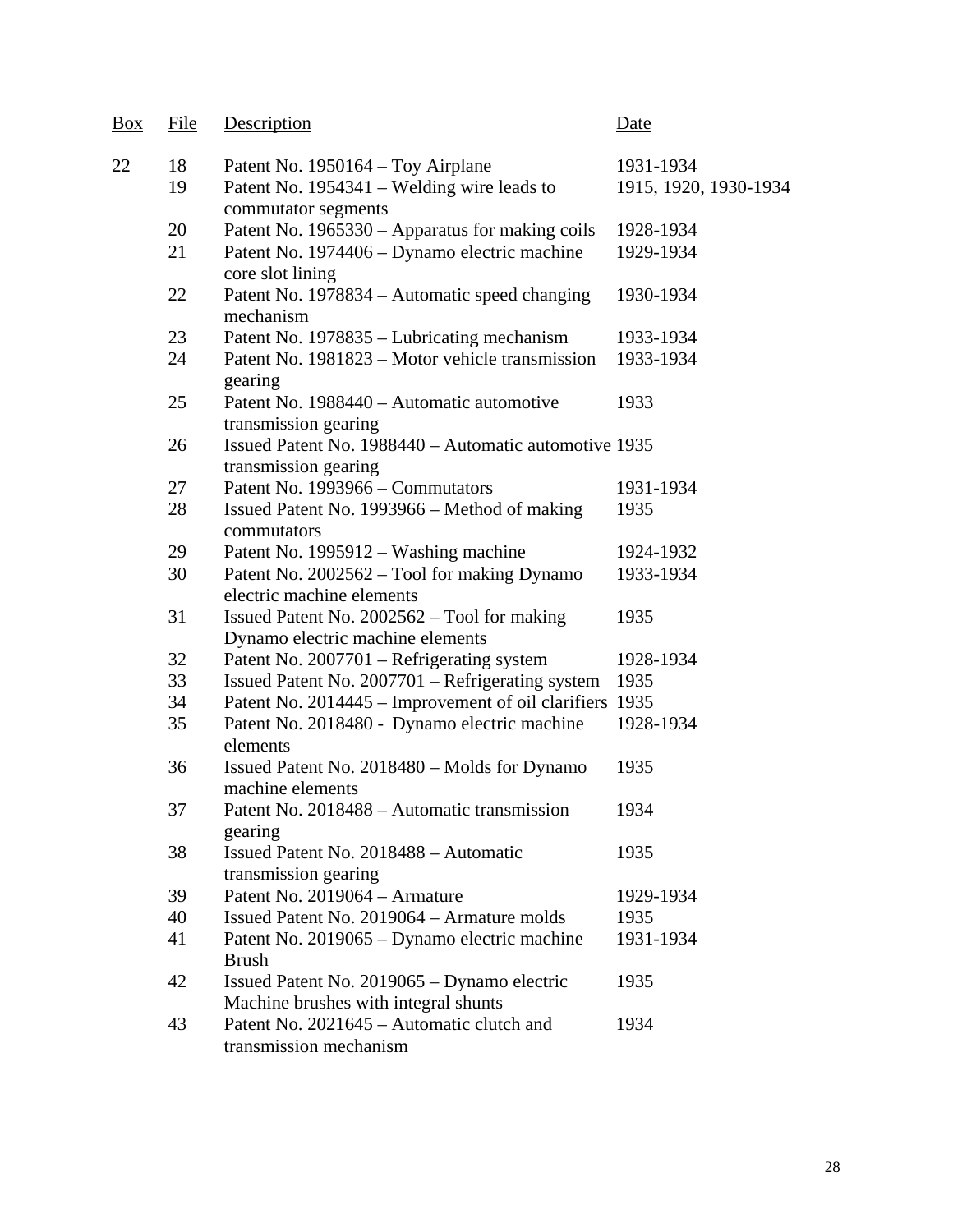| Box | File           | Description                                                                  | Date            |
|-----|----------------|------------------------------------------------------------------------------|-----------------|
| 22  | 44             | Issued Patent No. 2021645 – Automatic clutches<br>and transmission mechanism | 1935            |
|     | 45             | Patent No. 2030132 – Mold for making<br>commutators                          | 1929-1936       |
|     | 46             | Issued Patent No. 2030132 – Mold for making<br>commutators                   | 1936            |
|     | 47             | Patent No. 2032050 - Automotive transmission<br>braking mechanism            | 19323-1934      |
|     | 48             | Patent No. 2032050 – Automotive transmission<br>braking mechanism            | 1936            |
|     | 49             | Patent No. 2035519 – Oil sealed bearing                                      | 1929-1934       |
|     | 50             | Issued Patent No. 2035519 – Oil sealed bearing                               | 1936            |
|     | 51             | Patent No. 2038419 – Making Commutators                                      | 1932-1936       |
|     | 52             | Issued Patent No. 2038419 - Making Commutators 1936                          |                 |
| 23  | $\mathbf{1}$   | Patent No. 2046664 – Nasal filter                                            | 1936            |
|     | $\mathbf{2}$   | Patent No. 2055855 – Nasal respirator                                        | 1935            |
|     | 3              | Issued Patent No. 2058938 - Plastic molding                                  | 1936            |
|     | $\overline{4}$ | Patent No. 2060209 – Fuel pump for aircraft<br>Engines                       | 1936            |
|     | 5              | Patent No. $2061220 -$ Over running clutches                                 | 1935-1936       |
|     | 6              | Issued Patent No. 2061220 – Over running clutches 1936                       |                 |
|     | 7              | Patent No. 2061662 - Pulp refining apparatus                                 | 1936            |
|     | 8              | Patent No. 2061821 – Commutator and process                                  | 1928-1931       |
|     | 9              | Issued Patent No. 2061821 – Commutators                                      | 1936            |
|     | 10             | Patent No. 2061832 – Power transmission<br>mechanism                         | 1934-1936       |
|     | 11             | Issued Patent No.2061832 – Power transmission<br>mechanism                   | 1936            |
|     | 12             | Patent No. 2069818 - Automotive clutch control<br>clutch mechanism           | 1933, 1936-1937 |
|     | 13             | Issued Patent No. 2069818 - Automotive clutch<br>control mechanism           | 1937            |
|     | 14             | Patent No. 2089640 – Pendulum valves                                         | 1933-1934       |
|     | 15             | Issued Patent No. 2089640 - Pendulum valves                                  | 1937            |
|     | 16             | Patent No. 2095705 – Method of enclosing coil<br>structures                  | 1930-1937       |
|     | 17             | Issued Patent No. 2095705 – Method of enclosing<br>coil structures           | 1937            |
|     | 18             | Patent No. 2104188 – Ball bearing structure                                  | 1931-1938       |
|     | 19             | Issued Patent No. 2104188 - Seals for ball bearing<br>structures             | 1938            |
|     | 20             | Patent No. 2104189 – Method of molding<br>thermoplastics                     | 1932, 1935-1938 |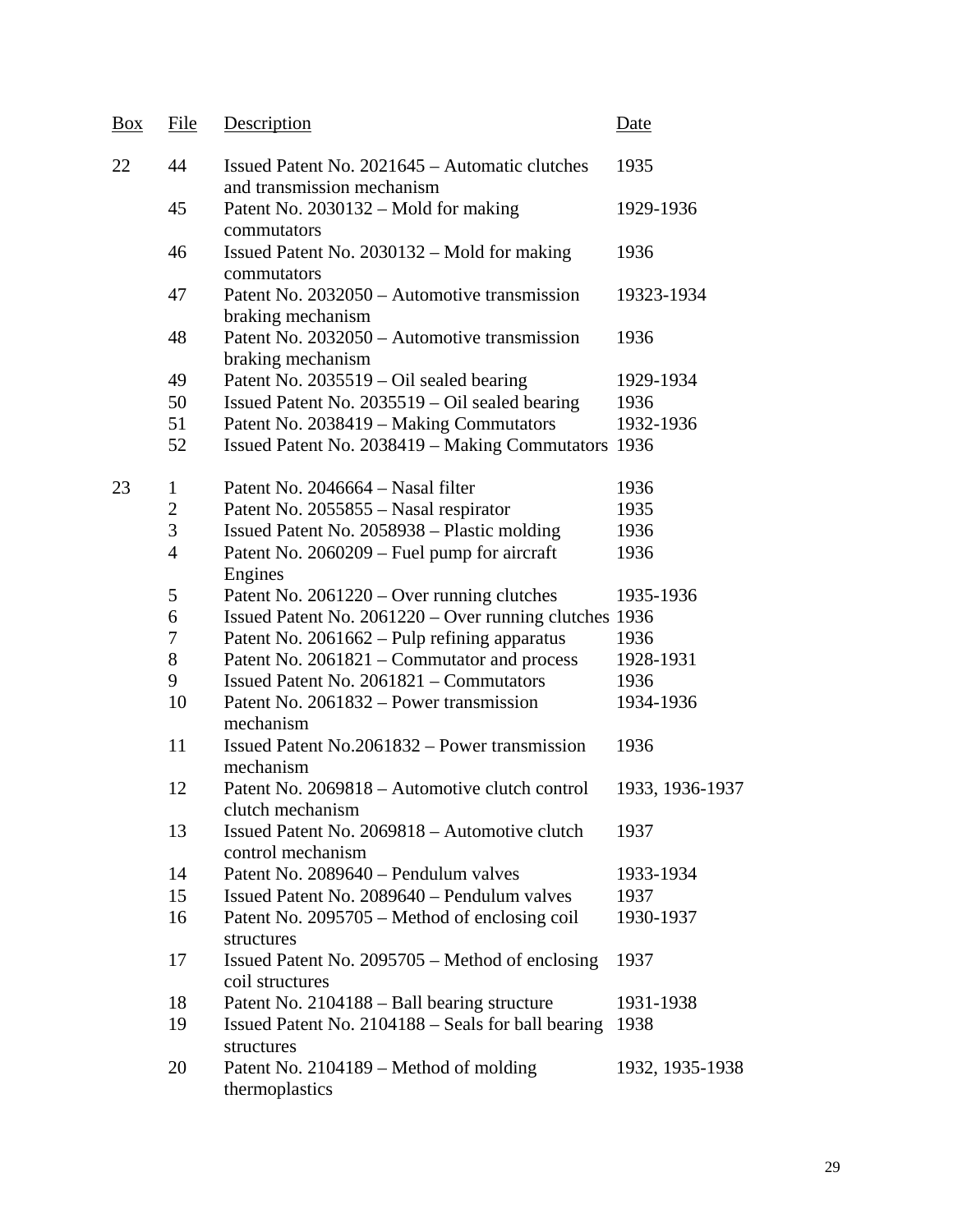| <b>Box</b> | File           | Description                                                                     | Date                 |
|------------|----------------|---------------------------------------------------------------------------------|----------------------|
| 23         | 21             | Issued Patent No. 2104189 – Method of molding<br>thermoplastics                 | 1938                 |
|            | 22             | Patent No. 2108105 - Automatic automotive<br>transmission mechanism             | 1933-1934, 1937-1938 |
|            | 23             | Issued Patent No. 2108105 - Automatic automotive 1938<br>transmission mechanism |                      |
|            | 24             | Patent No. 2116234 – Automatic overdrive gearing 1936-1938                      |                      |
|            | 25             | Issued Patent No. 2116234 – Automatic overdrive 1938<br>gearing                 |                      |
|            | 26             | Patent No. 2120831 – Planetary transmission<br>mechanism                        | 1935, 1937, 1938     |
|            | 27             | Issued Patent No. 2120831 – Planetary transmission 1938<br>mechanism            |                      |
|            | 28             | Patent No. 2120832 – Planetary transmission<br>mechanism                        | 1936-1938            |
|            | 29             | Issued Patent No. 2120832 – Planetary transmission 1938<br>mechanism            |                      |
|            | 30             | Patent No. 2123933 – Motor construction                                         | 1937-1938            |
|            | 31             | Issued Patent No. 2123933 - Motor construction                                  | 1938                 |
|            | 32             | Patent No. 2126264 – Machine for refining paper<br><b>Stock</b>                 | 1936                 |
|            | 33             | Patent No. 2134398 - Hydromechanical<br>transmission for motor vehicle          | 1937-1938            |
|            | 34             | Issued Patent No. 2134398 - Hydromechanical<br>transmission for motor vehicle   | 1938                 |
|            | 35             | Patent No. 2140609 - Automatic planetary<br>automotive transmission             | 1935-1936, 1938      |
|            | 36             | Issued Patent No. 2140609 – Automatic planetary<br>Automotive transmission      | 1938                 |
|            | 37             | Patent No. 2142866 - Planetary automotive<br>transmission gearing               | 1935, 1938           |
|            | 38             | Patent No. 2144795 - Hydromechanical<br>transmission for motor vehicles         | 1937, 1939           |
|            | 39             | Issued Patent No. 2144795 - Hydromechanical<br>Transmission for motor vehicles  | 1939                 |
|            | 40             | Patent No. 2146795 – Overdrive gearing                                          | 1936, 1939           |
| 24         | 1              | Issued Patent No. $2146795 -$ Overdrive gearing                                 | 1939                 |
|            | $\overline{2}$ | Patent No. 2154419 - Automatic planetary<br>automotive transmission             | 1937, 1939           |
|            | 3              | Issued Patent No. 2154419 - Automatic planetary<br>automotive transmission      | 1939                 |
|            | $\overline{4}$ | Patent No. 2157230 – Hydromechanical power<br>transmission mechanism            | 1937-1939            |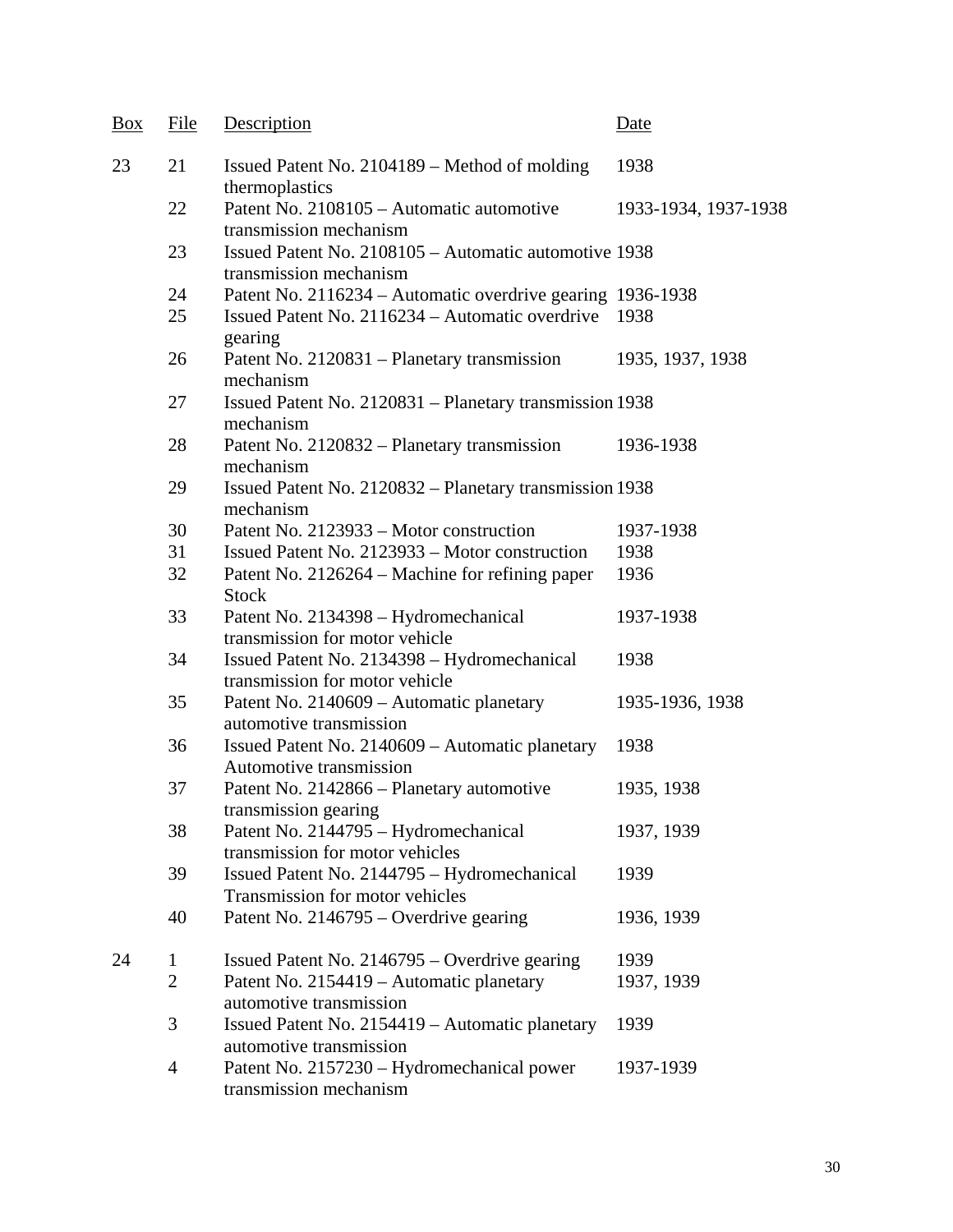| Box | File         | Description                                                                         | Date       |
|-----|--------------|-------------------------------------------------------------------------------------|------------|
| 24  | 5            | Issued Patent No. 2157230 - Hydromechanical<br>power transmission mechanism         | 1939       |
|     | 6            | Patent No. 2163192 – Vehicle transmission<br>gearing                                | 1937, 1939 |
|     | 7            | Issued Patent No. 2163192 – Vehicle transmission<br>gearing                         | 1939       |
|     | 8            | Patent No. 2171782 - Hydromechanical<br>transmission for motor vehicles             | 1938-1939  |
|     | 9            | Patent No. 2189578 - Method and apparatus for<br>reclaiming sheet metal             | 1938       |
|     | 10           | Patent No. 2192588 – Drive and seal for pumps                                       | 1938       |
|     | 11           | Patent No. 2195289 – Radio program timing clock                                     | 1938-1940  |
|     | 12           | Patent No. 2198869 - Tractor plow                                                   | 1939-1940  |
|     | 13           | Patent No. 2201848 – Transmission gearing                                           | 1936       |
|     | 14           | Issued Patent No. 2201848 – Transmission gearing                                    | 1940       |
|     | 15           | Patent No. 2201849 – Safety tile section                                            | 1940       |
|     | 16           | Issued Patent No. 2201849 - Safety tile section                                     | 1940       |
|     | 17           | Patent No. 2211979 - Commutators                                                    | 1938-1940  |
|     | 18           | Patent No. 2215528 – Apparatus for extracting<br>gelatin and glue                   | 1938-1940  |
|     | 19           | Patent No. 2218813 – Transmission gearing                                           | 1940       |
|     | 20           | Issued Patent No. 2218813 - Transmission gearing                                    | 1940       |
|     | 21           | Patent No. 2219766 – Drafting equipment                                             | 1940       |
|     | 22           | Issued Patent No. 2219766 – Drafting equipment                                      | 1940       |
|     | 23           | Patent No. 2221180 – Automatic transmission gear<br>with no back                    | 1940       |
|     | 24           | Issued Patent No. 2221180 - Automatic<br>transmission with no back                  | 1940       |
|     | 25           | Patent No. 2224241 - Rotary extractor                                               | 1938-1940  |
|     | 26           | Patent No. 2237025 - Centrifugally controlled<br>automatic transmission gear        | 1941       |
|     | 27           | Issued Patent No. 2237025 - Centrifugally<br>controlled automatic transmission gear | 1941       |
|     | 28           | Patent No. 2246954 – Extractor for hose couplings                                   | 1938-1941  |
|     | 29           | Patent No. 2248492 – Vehicle transmission gearing 1940-1941                         |            |
|     | 30           | Issued Patent No. 2248492 – Vehicle transmission<br>gearing                         | 1941       |
|     | 31           | Patent No. 2250889 – Transmission gearing                                           | 1940-1941  |
|     | 32           | Issued Patent No. 2250889 – Transmission gearing                                    | 1941       |
|     | 33           | Patent No. 2253017 - Fly Trap (see OS 64, File 1)                                   | 1939-1941  |
|     | 34           | Issued Patent No. 2253017 – Fly Trap                                                | 1941       |
| 25  | $\mathbf{1}$ | Patent No. 2257333 – Automatic clutch and<br>transmission gearing                   | 1941       |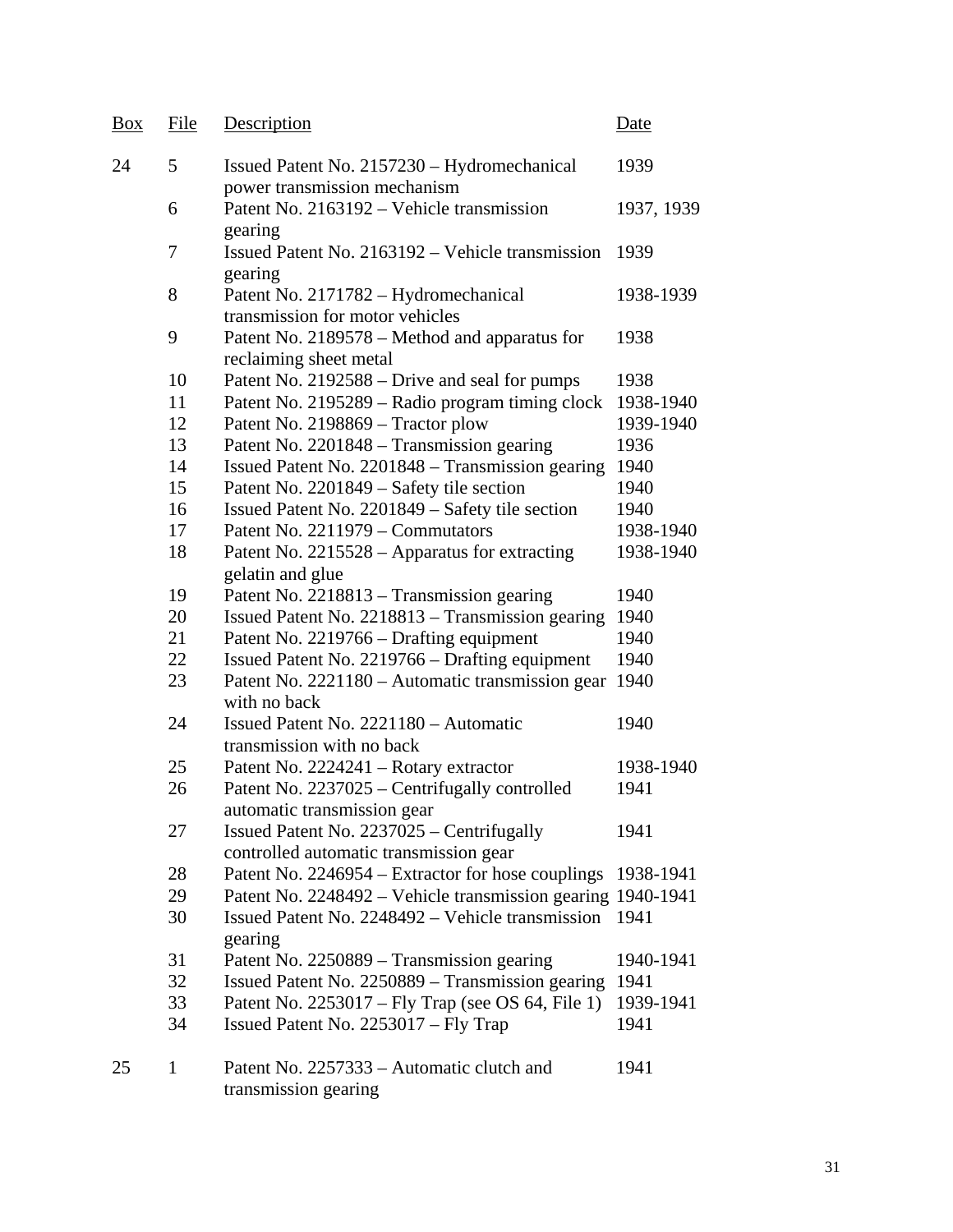| Box        | File           | Description                                                                                                         | Date             |
|------------|----------------|---------------------------------------------------------------------------------------------------------------------|------------------|
| 25         | $\overline{2}$ | Issued Patent No. 2257333 – Automatic clutch and 1941<br>transmission gearing                                       |                  |
|            | 3              | Patent No. 2261106 - Automatic 4 speed<br>transmission gear                                                         | 1941             |
|            | $\overline{4}$ | Issued Patent No. 2261106 - Automatic 4 speed<br>transmission gear                                                  | 1941             |
|            | 5              | Patent No. 2266740 - Vacuum controlled<br>automotive transmission gear                                              | 1941             |
|            | 6              | Issued Patent No. 2266740 - Vacuum controlled<br>automotive transmission gear                                       | 1941             |
|            | 7              | Patent No. Re 16-823 - Machine for pressing<br>conductors on cores of dynamo electric machines<br>then bending them | 1927             |
|            | 8              | Patent No. Re 16-889 – Machine for bending<br>armature terminals                                                    | 1927-1928        |
|            | 9              | Patent No. Re 17-353 – Method of building<br>armatures                                                              | 1927-1929        |
|            | 10             | Patent No. Re 17-455 – Methods of building<br>armatures                                                             | 1927-1929        |
|            | 11             | Patent No. Re 19-106 – Stator with insulation<br>enclosed windings                                                  | 1931, 1933, 1934 |
|            | 12             | Patent No. Re 21-244 - Accelerated controlled<br>automotive transmission                                            | 1937-1939        |
|            | 13             | Patent No. Re 21-385 – Hydromechanical<br>transmission for motor vehicles                                           | 1939-1940        |
|            | 14             | Issued Patent No. Re 21-385 - Hydromechanical<br>transmission for motor vehicles                                    | 1940             |
|            | 15             | Patent No. Re 21-418 - Planetary automotive<br>transmission gearing                                                 | 1940             |
|            | 16             | Issued Patent No. Re 21-418 - Planetary<br>automotive transmission gearing                                          | 1940             |
|            |                | <b>Subseries VIF Patents Filed</b>                                                                                  |                  |
| <b>Box</b> | File           | Description                                                                                                         | Date             |
| 25         | 17             | File $#473$ – Apparatus for molding plastic<br>insulations                                                          | 1926-1930        |
|            | 18             | File $# 633 -$ Mold for shaping and hardening<br>electrical windings                                                | 1929-1932        |
|            | 19             | File # 671 - Dynamo electric machine elements                                                                       | 1928-1932        |
|            | 20             | File #823 - Improved method of making molding<br>compounds                                                          | 1927-1931        |
|            | 21             | File #847 – Electromagnetic structure                                                                               | 1930-1931        |